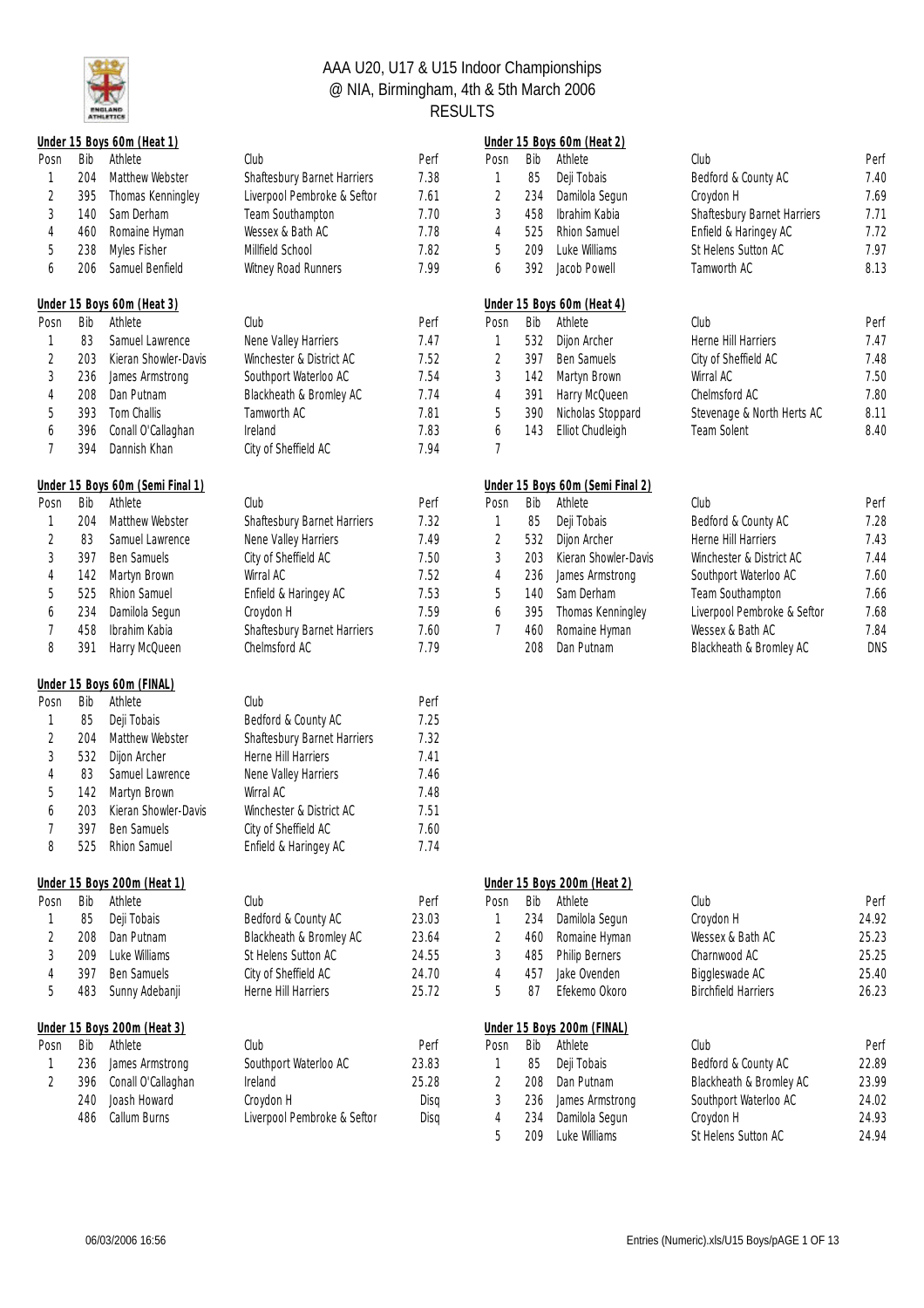

| Posn<br>Perf<br>Posn<br>54.52<br>Joash Howard<br>Croydon H<br>54.30<br>822<br>James Senior<br>City of Norwich AC<br>1<br>240<br>$\mathbf{1}$<br>$\sqrt{2}$<br>55.87<br>2<br>208<br>Dan Putnam<br>Blackheath & Bromley AC<br>54.90<br>824<br><b>Ben Sturgess</b><br>Bedford & County AC<br>$\sqrt{3}$<br>3<br>56.13<br><b>Burton Dredge</b><br>Herne Hill Harriers<br>56.03<br>1060<br>Adam Smith<br>Marshall Milton Keynes AC<br>1119<br>$\overline{4}$<br>87<br>Efekemo Okoro<br><b>Birchfield Harriers</b><br>483<br>Sunny Adebanji<br>Herne Hill Harriers<br>Disq<br>56.68<br>Under 15 Boys 400m (FINAL)<br>Under 15 Boys 800m (FINAL)<br>Bib<br>Bib<br>Athlete<br>Club<br>Perf<br>Athlete<br>Club<br>Perf<br>Posn<br>Posn<br>52.42<br>822<br>02:03.13<br>208<br>Dan Putnam<br>Blackheath & Bromley AC<br>James Senior<br>City of Norwich AC<br>$\mathbf{1}$<br>1<br>$\sqrt{2}$<br>52.62<br>$\overline{2}$<br>02:03.67<br>822<br>James Senior<br>City of Norwich AC<br>826<br>Blackheath & Bromley AC<br>Stephen Cavey<br>$\sqrt{3}$<br>53.72<br>$\sqrt{3}$<br>923<br>240<br>Joash Howard<br>Croydon H<br>Joe Basquill<br>02:03.85<br>Hyndburn AC<br>$\overline{4}$<br>Ben Sturgess<br>Bedford & County AC<br>54.91<br>$\overline{4}$<br>745<br>Joshua Moody<br>Matlock AC<br>02:04.72<br>824<br>5<br>5<br>1060<br>Adam Smith<br>Marshall Milton Keynes AC<br>56.13<br>821<br>Andrew Clement<br>Basingstoke & Mid Hants AC<br>02:10.60<br>56.23<br>02:12.35<br><b>Burton Dredge</b><br>Herne Hill Harriers<br>924<br>Kieran Smith<br>Nestle Rowntree AC<br>6<br>1119<br>6<br>$\overline{7}$<br>02:12.46<br>894<br>Charles Gunning<br>Newquay & Par AC<br>8<br>02:18.74<br>Sam Petty<br>North Devon AC<br>1117<br>Under 15 Boys 60mH (Heat 2)<br>Under 15 Boys 60mH (Heat 1)<br>Bib<br>Athlete<br>Perf<br>Bib<br>Athlete<br>Club<br>Perf<br>Club<br>Posn<br>Posn<br>8.97<br>Cardiff AAC<br>8.84<br>484<br>Jack Meredith<br>Liverpool Harriers & AC<br>1<br>509<br>Benjamin Cleary<br>$\mathbf{1}$<br>$\sqrt{2}$<br>9.03<br>Onajite Okoro<br><b>Birchfield Harriers</b><br>9.32<br>2<br>Ciaran Donnelly<br>86<br>207<br>Ireland<br>$\sqrt{3}$<br>9.40<br>Elliot Chudleigh<br><b>Team Solent</b><br>10.20<br>3<br>143<br>144<br>Andy Pozzi<br>Stratford AC<br>9.57<br>$\overline{4}$<br>390<br>Nicholas Stoppard<br>Stevenage & North Herts AC<br>10.44<br>Ashley Fry<br>Windsor Slough Eton & Houn<br>$\overline{4}$<br>461<br>$\mathbf 5$<br>13.86<br>5<br>10.03<br>237<br>Alexander Wharfe<br>Medway & Maidstone AC<br>456<br><b>Connor Best</b><br>Biggleswade AC<br>Oliver Palmer<br>10.07<br>6<br>205<br>Nestle Rowntree AC<br>6<br>Under 15 Boys LONG JUMP<br>Under 15 Boys 60mH (FINAL)<br>Athlete<br>Club<br>Bib<br>Athlete<br>Club<br>Perf<br>Bib<br>Perf<br>Posn<br>Posn<br>Cardiff AAC<br>6.23<br>509<br>8.69<br>203<br>Kieran Showler-Davis<br>Winchester & District AC<br>1<br>Benjamin Cleary<br>$\mathbf{1}$<br>$\sqrt{2}$<br>$\sqrt{2}$<br>6.04<br>8.81<br>895<br>Bristol & West AC<br>484<br>Jack Meredith<br>Liverpool Harriers & AC<br>Ding Yang<br>$\sqrt{3}$<br>$\sqrt{3}$<br>83<br>5.90<br>8.83<br>Samuel Lawrence<br>207<br>Ciaran Donnelly<br>Ireland<br>Nene Valley Harriers<br>5.52<br>86<br><b>Birchfield Harriers</b><br>9.22<br>4<br>207<br>Ciaran Donnelly<br>Ireland<br>4<br>Onajite Okoro<br>5<br>9.30<br>5<br>Sam Derham<br>5.27<br>Andy Pozzi<br>Stratford AC<br>140<br>Team Southampton<br>144<br>5.17<br>Windsor Slough Eton & Houn<br>9.62<br>6<br>Andy Pozzi<br>Stratford AC<br>6<br>461<br>Ashley Fry<br>144<br>7<br>Elliot Chudleigh<br>Team Solent<br>10.12<br>143<br>8<br>Connor Best<br>10.39<br>456<br>Biggleswade AC<br><b>Under 15 Boys POLE VAULT</b><br>Bib<br>Athlete<br>Club<br>Perf<br>Posn<br>733 Tim Parkin<br>3.20<br>Under 15 Boys HIGH JUMP<br>Gateshead Harriers<br>1<br>Posn<br>Bib<br>Club<br>Perf<br>2<br>Newquay & Par AC<br>3.20<br>Athlete<br>Jordan Henwood<br>1062<br>Tom Gibson<br>3.10<br>896<br>John McCafferty<br><b>Irvine AC</b><br>1.91<br>$CBP =$<br>732<br>Bristol & West AC<br>3<br>1<br>$\overline{c}$<br>1.78<br>730<br>Cameron Walker-Shepherd<br>3.00<br>1118<br>Philip Kennedy<br>Sale Harriers Manchester<br>Bristol & West AC<br>4<br>3.00<br>3<br>Justin Lakey<br>1.72<br>728<br>Louis Bougeard<br>731<br>Newbury AC<br>5<br>King Edward's Bath<br>2.60<br>Ciaran Donnelly<br>Ireland<br>1.66<br>1174 Matthew Redding<br>Bedford & County AC<br>207<br>6<br>4<br>5<br>Onajite Okoro<br><b>Birchfield Harriers</b><br>1.66<br>86<br><b>Philip Berners</b><br>Charnwood AC<br>1.55<br>485<br>6<br>7<br>1.55<br>237<br>Alexander Wharfe<br>Medway & Maidstone AC<br>8<br>Cardiff AAC<br>1.50<br>925<br>Samuel Booker<br>9<br>Andy Pozzi<br>Stratford AC<br>1.50<br>144<br>10<br>David Boden<br>1.45<br>1061<br>Unattached<br>Under 15 Boys SHOT<br>Bib<br>Athlete<br>Club<br>Perf<br>Posn<br>Michael Wheeler<br>Herne Hill Harriers<br>17.46<br>UK<br>1073<br>1<br>$\overline{2}$<br>14.26<br>892<br>James Preston<br>Bristol & West AC<br>3<br>Ryan Stewart<br>Central AC<br>13.81<br>729<br>Daniel Bowkett<br>Dearneside High AC<br>12.35<br>4<br>1064 |     | Under 15 Boys 400m (Heat 1) |      |  |     | Under 15 Boys 400m (Heat 2) |      |      |
|-------------------------------------------------------------------------------------------------------------------------------------------------------------------------------------------------------------------------------------------------------------------------------------------------------------------------------------------------------------------------------------------------------------------------------------------------------------------------------------------------------------------------------------------------------------------------------------------------------------------------------------------------------------------------------------------------------------------------------------------------------------------------------------------------------------------------------------------------------------------------------------------------------------------------------------------------------------------------------------------------------------------------------------------------------------------------------------------------------------------------------------------------------------------------------------------------------------------------------------------------------------------------------------------------------------------------------------------------------------------------------------------------------------------------------------------------------------------------------------------------------------------------------------------------------------------------------------------------------------------------------------------------------------------------------------------------------------------------------------------------------------------------------------------------------------------------------------------------------------------------------------------------------------------------------------------------------------------------------------------------------------------------------------------------------------------------------------------------------------------------------------------------------------------------------------------------------------------------------------------------------------------------------------------------------------------------------------------------------------------------------------------------------------------------------------------------------------------------------------------------------------------------------------------------------------------------------------------------------------------------------------------------------------------------------------------------------------------------------------------------------------------------------------------------------------------------------------------------------------------------------------------------------------------------------------------------------------------------------------------------------------------------------------------------------------------------------------------------------------------------------------------------------------------------------------------------------------------------------------------------------------------------------------------------------------------------------------------------------------------------------------------------------------------------------------------------------------------------------------------------------------------------------------------------------------------------------------------------------------------------------------------------------------------------------------------------------------------------------------------------------------------------------------------------------------------------------------------------------------------------------------------------------------------------------------------------------------------------------------------------------------------------------------------------------------------------------------------------------------------------------------------------------------------------------------------------------------------------------------------------------------------------------------------------------------------------------------------------------------------------------------------------------------------------------------------------------------------------------------------------------------------------------------------------------------------------------------------------------------------------------------------------------------------------------------------------------------------------------------------------------------------------------------------------------------------------------------------------------------------------------------------------------------------------------------------------------------------------------------------------------------------------------------------------------------------------------------------------------------------------------------------|-----|-----------------------------|------|--|-----|-----------------------------|------|------|
|                                                                                                                                                                                                                                                                                                                                                                                                                                                                                                                                                                                                                                                                                                                                                                                                                                                                                                                                                                                                                                                                                                                                                                                                                                                                                                                                                                                                                                                                                                                                                                                                                                                                                                                                                                                                                                                                                                                                                                                                                                                                                                                                                                                                                                                                                                                                                                                                                                                                                                                                                                                                                                                                                                                                                                                                                                                                                                                                                                                                                                                                                                                                                                                                                                                                                                                                                                                                                                                                                                                                                                                                                                                                                                                                                                                                                                                                                                                                                                                                                                                                                                                                                                                                                                                                                                                                                                                                                                                                                                                                                                                                                                                                                                                                                                                                                                                                                                                                                                                                                                                                                                                                           | Bib | Athlete                     | Club |  | Bib | Athlete                     | Club | Perf |
|                                                                                                                                                                                                                                                                                                                                                                                                                                                                                                                                                                                                                                                                                                                                                                                                                                                                                                                                                                                                                                                                                                                                                                                                                                                                                                                                                                                                                                                                                                                                                                                                                                                                                                                                                                                                                                                                                                                                                                                                                                                                                                                                                                                                                                                                                                                                                                                                                                                                                                                                                                                                                                                                                                                                                                                                                                                                                                                                                                                                                                                                                                                                                                                                                                                                                                                                                                                                                                                                                                                                                                                                                                                                                                                                                                                                                                                                                                                                                                                                                                                                                                                                                                                                                                                                                                                                                                                                                                                                                                                                                                                                                                                                                                                                                                                                                                                                                                                                                                                                                                                                                                                                           |     |                             |      |  |     |                             |      |      |
|                                                                                                                                                                                                                                                                                                                                                                                                                                                                                                                                                                                                                                                                                                                                                                                                                                                                                                                                                                                                                                                                                                                                                                                                                                                                                                                                                                                                                                                                                                                                                                                                                                                                                                                                                                                                                                                                                                                                                                                                                                                                                                                                                                                                                                                                                                                                                                                                                                                                                                                                                                                                                                                                                                                                                                                                                                                                                                                                                                                                                                                                                                                                                                                                                                                                                                                                                                                                                                                                                                                                                                                                                                                                                                                                                                                                                                                                                                                                                                                                                                                                                                                                                                                                                                                                                                                                                                                                                                                                                                                                                                                                                                                                                                                                                                                                                                                                                                                                                                                                                                                                                                                                           |     |                             |      |  |     |                             |      |      |
|                                                                                                                                                                                                                                                                                                                                                                                                                                                                                                                                                                                                                                                                                                                                                                                                                                                                                                                                                                                                                                                                                                                                                                                                                                                                                                                                                                                                                                                                                                                                                                                                                                                                                                                                                                                                                                                                                                                                                                                                                                                                                                                                                                                                                                                                                                                                                                                                                                                                                                                                                                                                                                                                                                                                                                                                                                                                                                                                                                                                                                                                                                                                                                                                                                                                                                                                                                                                                                                                                                                                                                                                                                                                                                                                                                                                                                                                                                                                                                                                                                                                                                                                                                                                                                                                                                                                                                                                                                                                                                                                                                                                                                                                                                                                                                                                                                                                                                                                                                                                                                                                                                                                           |     |                             |      |  |     |                             |      |      |
|                                                                                                                                                                                                                                                                                                                                                                                                                                                                                                                                                                                                                                                                                                                                                                                                                                                                                                                                                                                                                                                                                                                                                                                                                                                                                                                                                                                                                                                                                                                                                                                                                                                                                                                                                                                                                                                                                                                                                                                                                                                                                                                                                                                                                                                                                                                                                                                                                                                                                                                                                                                                                                                                                                                                                                                                                                                                                                                                                                                                                                                                                                                                                                                                                                                                                                                                                                                                                                                                                                                                                                                                                                                                                                                                                                                                                                                                                                                                                                                                                                                                                                                                                                                                                                                                                                                                                                                                                                                                                                                                                                                                                                                                                                                                                                                                                                                                                                                                                                                                                                                                                                                                           |     |                             |      |  |     |                             |      |      |
|                                                                                                                                                                                                                                                                                                                                                                                                                                                                                                                                                                                                                                                                                                                                                                                                                                                                                                                                                                                                                                                                                                                                                                                                                                                                                                                                                                                                                                                                                                                                                                                                                                                                                                                                                                                                                                                                                                                                                                                                                                                                                                                                                                                                                                                                                                                                                                                                                                                                                                                                                                                                                                                                                                                                                                                                                                                                                                                                                                                                                                                                                                                                                                                                                                                                                                                                                                                                                                                                                                                                                                                                                                                                                                                                                                                                                                                                                                                                                                                                                                                                                                                                                                                                                                                                                                                                                                                                                                                                                                                                                                                                                                                                                                                                                                                                                                                                                                                                                                                                                                                                                                                                           |     |                             |      |  |     |                             |      |      |
|                                                                                                                                                                                                                                                                                                                                                                                                                                                                                                                                                                                                                                                                                                                                                                                                                                                                                                                                                                                                                                                                                                                                                                                                                                                                                                                                                                                                                                                                                                                                                                                                                                                                                                                                                                                                                                                                                                                                                                                                                                                                                                                                                                                                                                                                                                                                                                                                                                                                                                                                                                                                                                                                                                                                                                                                                                                                                                                                                                                                                                                                                                                                                                                                                                                                                                                                                                                                                                                                                                                                                                                                                                                                                                                                                                                                                                                                                                                                                                                                                                                                                                                                                                                                                                                                                                                                                                                                                                                                                                                                                                                                                                                                                                                                                                                                                                                                                                                                                                                                                                                                                                                                           |     |                             |      |  |     |                             |      |      |
|                                                                                                                                                                                                                                                                                                                                                                                                                                                                                                                                                                                                                                                                                                                                                                                                                                                                                                                                                                                                                                                                                                                                                                                                                                                                                                                                                                                                                                                                                                                                                                                                                                                                                                                                                                                                                                                                                                                                                                                                                                                                                                                                                                                                                                                                                                                                                                                                                                                                                                                                                                                                                                                                                                                                                                                                                                                                                                                                                                                                                                                                                                                                                                                                                                                                                                                                                                                                                                                                                                                                                                                                                                                                                                                                                                                                                                                                                                                                                                                                                                                                                                                                                                                                                                                                                                                                                                                                                                                                                                                                                                                                                                                                                                                                                                                                                                                                                                                                                                                                                                                                                                                                           |     |                             |      |  |     |                             |      |      |
|                                                                                                                                                                                                                                                                                                                                                                                                                                                                                                                                                                                                                                                                                                                                                                                                                                                                                                                                                                                                                                                                                                                                                                                                                                                                                                                                                                                                                                                                                                                                                                                                                                                                                                                                                                                                                                                                                                                                                                                                                                                                                                                                                                                                                                                                                                                                                                                                                                                                                                                                                                                                                                                                                                                                                                                                                                                                                                                                                                                                                                                                                                                                                                                                                                                                                                                                                                                                                                                                                                                                                                                                                                                                                                                                                                                                                                                                                                                                                                                                                                                                                                                                                                                                                                                                                                                                                                                                                                                                                                                                                                                                                                                                                                                                                                                                                                                                                                                                                                                                                                                                                                                                           |     |                             |      |  |     |                             |      |      |
|                                                                                                                                                                                                                                                                                                                                                                                                                                                                                                                                                                                                                                                                                                                                                                                                                                                                                                                                                                                                                                                                                                                                                                                                                                                                                                                                                                                                                                                                                                                                                                                                                                                                                                                                                                                                                                                                                                                                                                                                                                                                                                                                                                                                                                                                                                                                                                                                                                                                                                                                                                                                                                                                                                                                                                                                                                                                                                                                                                                                                                                                                                                                                                                                                                                                                                                                                                                                                                                                                                                                                                                                                                                                                                                                                                                                                                                                                                                                                                                                                                                                                                                                                                                                                                                                                                                                                                                                                                                                                                                                                                                                                                                                                                                                                                                                                                                                                                                                                                                                                                                                                                                                           |     |                             |      |  |     |                             |      |      |
|                                                                                                                                                                                                                                                                                                                                                                                                                                                                                                                                                                                                                                                                                                                                                                                                                                                                                                                                                                                                                                                                                                                                                                                                                                                                                                                                                                                                                                                                                                                                                                                                                                                                                                                                                                                                                                                                                                                                                                                                                                                                                                                                                                                                                                                                                                                                                                                                                                                                                                                                                                                                                                                                                                                                                                                                                                                                                                                                                                                                                                                                                                                                                                                                                                                                                                                                                                                                                                                                                                                                                                                                                                                                                                                                                                                                                                                                                                                                                                                                                                                                                                                                                                                                                                                                                                                                                                                                                                                                                                                                                                                                                                                                                                                                                                                                                                                                                                                                                                                                                                                                                                                                           |     |                             |      |  |     |                             |      |      |
|                                                                                                                                                                                                                                                                                                                                                                                                                                                                                                                                                                                                                                                                                                                                                                                                                                                                                                                                                                                                                                                                                                                                                                                                                                                                                                                                                                                                                                                                                                                                                                                                                                                                                                                                                                                                                                                                                                                                                                                                                                                                                                                                                                                                                                                                                                                                                                                                                                                                                                                                                                                                                                                                                                                                                                                                                                                                                                                                                                                                                                                                                                                                                                                                                                                                                                                                                                                                                                                                                                                                                                                                                                                                                                                                                                                                                                                                                                                                                                                                                                                                                                                                                                                                                                                                                                                                                                                                                                                                                                                                                                                                                                                                                                                                                                                                                                                                                                                                                                                                                                                                                                                                           |     |                             |      |  |     |                             |      |      |
|                                                                                                                                                                                                                                                                                                                                                                                                                                                                                                                                                                                                                                                                                                                                                                                                                                                                                                                                                                                                                                                                                                                                                                                                                                                                                                                                                                                                                                                                                                                                                                                                                                                                                                                                                                                                                                                                                                                                                                                                                                                                                                                                                                                                                                                                                                                                                                                                                                                                                                                                                                                                                                                                                                                                                                                                                                                                                                                                                                                                                                                                                                                                                                                                                                                                                                                                                                                                                                                                                                                                                                                                                                                                                                                                                                                                                                                                                                                                                                                                                                                                                                                                                                                                                                                                                                                                                                                                                                                                                                                                                                                                                                                                                                                                                                                                                                                                                                                                                                                                                                                                                                                                           |     |                             |      |  |     |                             |      |      |
|                                                                                                                                                                                                                                                                                                                                                                                                                                                                                                                                                                                                                                                                                                                                                                                                                                                                                                                                                                                                                                                                                                                                                                                                                                                                                                                                                                                                                                                                                                                                                                                                                                                                                                                                                                                                                                                                                                                                                                                                                                                                                                                                                                                                                                                                                                                                                                                                                                                                                                                                                                                                                                                                                                                                                                                                                                                                                                                                                                                                                                                                                                                                                                                                                                                                                                                                                                                                                                                                                                                                                                                                                                                                                                                                                                                                                                                                                                                                                                                                                                                                                                                                                                                                                                                                                                                                                                                                                                                                                                                                                                                                                                                                                                                                                                                                                                                                                                                                                                                                                                                                                                                                           |     |                             |      |  |     |                             |      |      |
|                                                                                                                                                                                                                                                                                                                                                                                                                                                                                                                                                                                                                                                                                                                                                                                                                                                                                                                                                                                                                                                                                                                                                                                                                                                                                                                                                                                                                                                                                                                                                                                                                                                                                                                                                                                                                                                                                                                                                                                                                                                                                                                                                                                                                                                                                                                                                                                                                                                                                                                                                                                                                                                                                                                                                                                                                                                                                                                                                                                                                                                                                                                                                                                                                                                                                                                                                                                                                                                                                                                                                                                                                                                                                                                                                                                                                                                                                                                                                                                                                                                                                                                                                                                                                                                                                                                                                                                                                                                                                                                                                                                                                                                                                                                                                                                                                                                                                                                                                                                                                                                                                                                                           |     |                             |      |  |     |                             |      |      |
|                                                                                                                                                                                                                                                                                                                                                                                                                                                                                                                                                                                                                                                                                                                                                                                                                                                                                                                                                                                                                                                                                                                                                                                                                                                                                                                                                                                                                                                                                                                                                                                                                                                                                                                                                                                                                                                                                                                                                                                                                                                                                                                                                                                                                                                                                                                                                                                                                                                                                                                                                                                                                                                                                                                                                                                                                                                                                                                                                                                                                                                                                                                                                                                                                                                                                                                                                                                                                                                                                                                                                                                                                                                                                                                                                                                                                                                                                                                                                                                                                                                                                                                                                                                                                                                                                                                                                                                                                                                                                                                                                                                                                                                                                                                                                                                                                                                                                                                                                                                                                                                                                                                                           |     |                             |      |  |     |                             |      |      |
|                                                                                                                                                                                                                                                                                                                                                                                                                                                                                                                                                                                                                                                                                                                                                                                                                                                                                                                                                                                                                                                                                                                                                                                                                                                                                                                                                                                                                                                                                                                                                                                                                                                                                                                                                                                                                                                                                                                                                                                                                                                                                                                                                                                                                                                                                                                                                                                                                                                                                                                                                                                                                                                                                                                                                                                                                                                                                                                                                                                                                                                                                                                                                                                                                                                                                                                                                                                                                                                                                                                                                                                                                                                                                                                                                                                                                                                                                                                                                                                                                                                                                                                                                                                                                                                                                                                                                                                                                                                                                                                                                                                                                                                                                                                                                                                                                                                                                                                                                                                                                                                                                                                                           |     |                             |      |  |     |                             |      |      |
|                                                                                                                                                                                                                                                                                                                                                                                                                                                                                                                                                                                                                                                                                                                                                                                                                                                                                                                                                                                                                                                                                                                                                                                                                                                                                                                                                                                                                                                                                                                                                                                                                                                                                                                                                                                                                                                                                                                                                                                                                                                                                                                                                                                                                                                                                                                                                                                                                                                                                                                                                                                                                                                                                                                                                                                                                                                                                                                                                                                                                                                                                                                                                                                                                                                                                                                                                                                                                                                                                                                                                                                                                                                                                                                                                                                                                                                                                                                                                                                                                                                                                                                                                                                                                                                                                                                                                                                                                                                                                                                                                                                                                                                                                                                                                                                                                                                                                                                                                                                                                                                                                                                                           |     |                             |      |  |     |                             |      |      |
|                                                                                                                                                                                                                                                                                                                                                                                                                                                                                                                                                                                                                                                                                                                                                                                                                                                                                                                                                                                                                                                                                                                                                                                                                                                                                                                                                                                                                                                                                                                                                                                                                                                                                                                                                                                                                                                                                                                                                                                                                                                                                                                                                                                                                                                                                                                                                                                                                                                                                                                                                                                                                                                                                                                                                                                                                                                                                                                                                                                                                                                                                                                                                                                                                                                                                                                                                                                                                                                                                                                                                                                                                                                                                                                                                                                                                                                                                                                                                                                                                                                                                                                                                                                                                                                                                                                                                                                                                                                                                                                                                                                                                                                                                                                                                                                                                                                                                                                                                                                                                                                                                                                                           |     |                             |      |  |     |                             |      |      |
|                                                                                                                                                                                                                                                                                                                                                                                                                                                                                                                                                                                                                                                                                                                                                                                                                                                                                                                                                                                                                                                                                                                                                                                                                                                                                                                                                                                                                                                                                                                                                                                                                                                                                                                                                                                                                                                                                                                                                                                                                                                                                                                                                                                                                                                                                                                                                                                                                                                                                                                                                                                                                                                                                                                                                                                                                                                                                                                                                                                                                                                                                                                                                                                                                                                                                                                                                                                                                                                                                                                                                                                                                                                                                                                                                                                                                                                                                                                                                                                                                                                                                                                                                                                                                                                                                                                                                                                                                                                                                                                                                                                                                                                                                                                                                                                                                                                                                                                                                                                                                                                                                                                                           |     |                             |      |  |     |                             |      |      |
|                                                                                                                                                                                                                                                                                                                                                                                                                                                                                                                                                                                                                                                                                                                                                                                                                                                                                                                                                                                                                                                                                                                                                                                                                                                                                                                                                                                                                                                                                                                                                                                                                                                                                                                                                                                                                                                                                                                                                                                                                                                                                                                                                                                                                                                                                                                                                                                                                                                                                                                                                                                                                                                                                                                                                                                                                                                                                                                                                                                                                                                                                                                                                                                                                                                                                                                                                                                                                                                                                                                                                                                                                                                                                                                                                                                                                                                                                                                                                                                                                                                                                                                                                                                                                                                                                                                                                                                                                                                                                                                                                                                                                                                                                                                                                                                                                                                                                                                                                                                                                                                                                                                                           |     |                             |      |  |     |                             |      |      |
|                                                                                                                                                                                                                                                                                                                                                                                                                                                                                                                                                                                                                                                                                                                                                                                                                                                                                                                                                                                                                                                                                                                                                                                                                                                                                                                                                                                                                                                                                                                                                                                                                                                                                                                                                                                                                                                                                                                                                                                                                                                                                                                                                                                                                                                                                                                                                                                                                                                                                                                                                                                                                                                                                                                                                                                                                                                                                                                                                                                                                                                                                                                                                                                                                                                                                                                                                                                                                                                                                                                                                                                                                                                                                                                                                                                                                                                                                                                                                                                                                                                                                                                                                                                                                                                                                                                                                                                                                                                                                                                                                                                                                                                                                                                                                                                                                                                                                                                                                                                                                                                                                                                                           |     |                             |      |  |     |                             |      |      |
|                                                                                                                                                                                                                                                                                                                                                                                                                                                                                                                                                                                                                                                                                                                                                                                                                                                                                                                                                                                                                                                                                                                                                                                                                                                                                                                                                                                                                                                                                                                                                                                                                                                                                                                                                                                                                                                                                                                                                                                                                                                                                                                                                                                                                                                                                                                                                                                                                                                                                                                                                                                                                                                                                                                                                                                                                                                                                                                                                                                                                                                                                                                                                                                                                                                                                                                                                                                                                                                                                                                                                                                                                                                                                                                                                                                                                                                                                                                                                                                                                                                                                                                                                                                                                                                                                                                                                                                                                                                                                                                                                                                                                                                                                                                                                                                                                                                                                                                                                                                                                                                                                                                                           |     |                             |      |  |     |                             |      |      |
|                                                                                                                                                                                                                                                                                                                                                                                                                                                                                                                                                                                                                                                                                                                                                                                                                                                                                                                                                                                                                                                                                                                                                                                                                                                                                                                                                                                                                                                                                                                                                                                                                                                                                                                                                                                                                                                                                                                                                                                                                                                                                                                                                                                                                                                                                                                                                                                                                                                                                                                                                                                                                                                                                                                                                                                                                                                                                                                                                                                                                                                                                                                                                                                                                                                                                                                                                                                                                                                                                                                                                                                                                                                                                                                                                                                                                                                                                                                                                                                                                                                                                                                                                                                                                                                                                                                                                                                                                                                                                                                                                                                                                                                                                                                                                                                                                                                                                                                                                                                                                                                                                                                                           |     |                             |      |  |     |                             |      |      |
|                                                                                                                                                                                                                                                                                                                                                                                                                                                                                                                                                                                                                                                                                                                                                                                                                                                                                                                                                                                                                                                                                                                                                                                                                                                                                                                                                                                                                                                                                                                                                                                                                                                                                                                                                                                                                                                                                                                                                                                                                                                                                                                                                                                                                                                                                                                                                                                                                                                                                                                                                                                                                                                                                                                                                                                                                                                                                                                                                                                                                                                                                                                                                                                                                                                                                                                                                                                                                                                                                                                                                                                                                                                                                                                                                                                                                                                                                                                                                                                                                                                                                                                                                                                                                                                                                                                                                                                                                                                                                                                                                                                                                                                                                                                                                                                                                                                                                                                                                                                                                                                                                                                                           |     |                             |      |  |     |                             |      |      |
|                                                                                                                                                                                                                                                                                                                                                                                                                                                                                                                                                                                                                                                                                                                                                                                                                                                                                                                                                                                                                                                                                                                                                                                                                                                                                                                                                                                                                                                                                                                                                                                                                                                                                                                                                                                                                                                                                                                                                                                                                                                                                                                                                                                                                                                                                                                                                                                                                                                                                                                                                                                                                                                                                                                                                                                                                                                                                                                                                                                                                                                                                                                                                                                                                                                                                                                                                                                                                                                                                                                                                                                                                                                                                                                                                                                                                                                                                                                                                                                                                                                                                                                                                                                                                                                                                                                                                                                                                                                                                                                                                                                                                                                                                                                                                                                                                                                                                                                                                                                                                                                                                                                                           |     |                             |      |  |     |                             |      |      |
|                                                                                                                                                                                                                                                                                                                                                                                                                                                                                                                                                                                                                                                                                                                                                                                                                                                                                                                                                                                                                                                                                                                                                                                                                                                                                                                                                                                                                                                                                                                                                                                                                                                                                                                                                                                                                                                                                                                                                                                                                                                                                                                                                                                                                                                                                                                                                                                                                                                                                                                                                                                                                                                                                                                                                                                                                                                                                                                                                                                                                                                                                                                                                                                                                                                                                                                                                                                                                                                                                                                                                                                                                                                                                                                                                                                                                                                                                                                                                                                                                                                                                                                                                                                                                                                                                                                                                                                                                                                                                                                                                                                                                                                                                                                                                                                                                                                                                                                                                                                                                                                                                                                                           |     |                             |      |  |     |                             |      |      |
|                                                                                                                                                                                                                                                                                                                                                                                                                                                                                                                                                                                                                                                                                                                                                                                                                                                                                                                                                                                                                                                                                                                                                                                                                                                                                                                                                                                                                                                                                                                                                                                                                                                                                                                                                                                                                                                                                                                                                                                                                                                                                                                                                                                                                                                                                                                                                                                                                                                                                                                                                                                                                                                                                                                                                                                                                                                                                                                                                                                                                                                                                                                                                                                                                                                                                                                                                                                                                                                                                                                                                                                                                                                                                                                                                                                                                                                                                                                                                                                                                                                                                                                                                                                                                                                                                                                                                                                                                                                                                                                                                                                                                                                                                                                                                                                                                                                                                                                                                                                                                                                                                                                                           |     |                             |      |  |     |                             |      |      |
|                                                                                                                                                                                                                                                                                                                                                                                                                                                                                                                                                                                                                                                                                                                                                                                                                                                                                                                                                                                                                                                                                                                                                                                                                                                                                                                                                                                                                                                                                                                                                                                                                                                                                                                                                                                                                                                                                                                                                                                                                                                                                                                                                                                                                                                                                                                                                                                                                                                                                                                                                                                                                                                                                                                                                                                                                                                                                                                                                                                                                                                                                                                                                                                                                                                                                                                                                                                                                                                                                                                                                                                                                                                                                                                                                                                                                                                                                                                                                                                                                                                                                                                                                                                                                                                                                                                                                                                                                                                                                                                                                                                                                                                                                                                                                                                                                                                                                                                                                                                                                                                                                                                                           |     |                             |      |  |     |                             |      |      |
|                                                                                                                                                                                                                                                                                                                                                                                                                                                                                                                                                                                                                                                                                                                                                                                                                                                                                                                                                                                                                                                                                                                                                                                                                                                                                                                                                                                                                                                                                                                                                                                                                                                                                                                                                                                                                                                                                                                                                                                                                                                                                                                                                                                                                                                                                                                                                                                                                                                                                                                                                                                                                                                                                                                                                                                                                                                                                                                                                                                                                                                                                                                                                                                                                                                                                                                                                                                                                                                                                                                                                                                                                                                                                                                                                                                                                                                                                                                                                                                                                                                                                                                                                                                                                                                                                                                                                                                                                                                                                                                                                                                                                                                                                                                                                                                                                                                                                                                                                                                                                                                                                                                                           |     |                             |      |  |     |                             |      |      |
|                                                                                                                                                                                                                                                                                                                                                                                                                                                                                                                                                                                                                                                                                                                                                                                                                                                                                                                                                                                                                                                                                                                                                                                                                                                                                                                                                                                                                                                                                                                                                                                                                                                                                                                                                                                                                                                                                                                                                                                                                                                                                                                                                                                                                                                                                                                                                                                                                                                                                                                                                                                                                                                                                                                                                                                                                                                                                                                                                                                                                                                                                                                                                                                                                                                                                                                                                                                                                                                                                                                                                                                                                                                                                                                                                                                                                                                                                                                                                                                                                                                                                                                                                                                                                                                                                                                                                                                                                                                                                                                                                                                                                                                                                                                                                                                                                                                                                                                                                                                                                                                                                                                                           |     |                             |      |  |     |                             |      |      |
|                                                                                                                                                                                                                                                                                                                                                                                                                                                                                                                                                                                                                                                                                                                                                                                                                                                                                                                                                                                                                                                                                                                                                                                                                                                                                                                                                                                                                                                                                                                                                                                                                                                                                                                                                                                                                                                                                                                                                                                                                                                                                                                                                                                                                                                                                                                                                                                                                                                                                                                                                                                                                                                                                                                                                                                                                                                                                                                                                                                                                                                                                                                                                                                                                                                                                                                                                                                                                                                                                                                                                                                                                                                                                                                                                                                                                                                                                                                                                                                                                                                                                                                                                                                                                                                                                                                                                                                                                                                                                                                                                                                                                                                                                                                                                                                                                                                                                                                                                                                                                                                                                                                                           |     |                             |      |  |     |                             |      |      |
|                                                                                                                                                                                                                                                                                                                                                                                                                                                                                                                                                                                                                                                                                                                                                                                                                                                                                                                                                                                                                                                                                                                                                                                                                                                                                                                                                                                                                                                                                                                                                                                                                                                                                                                                                                                                                                                                                                                                                                                                                                                                                                                                                                                                                                                                                                                                                                                                                                                                                                                                                                                                                                                                                                                                                                                                                                                                                                                                                                                                                                                                                                                                                                                                                                                                                                                                                                                                                                                                                                                                                                                                                                                                                                                                                                                                                                                                                                                                                                                                                                                                                                                                                                                                                                                                                                                                                                                                                                                                                                                                                                                                                                                                                                                                                                                                                                                                                                                                                                                                                                                                                                                                           |     |                             |      |  |     |                             |      |      |
|                                                                                                                                                                                                                                                                                                                                                                                                                                                                                                                                                                                                                                                                                                                                                                                                                                                                                                                                                                                                                                                                                                                                                                                                                                                                                                                                                                                                                                                                                                                                                                                                                                                                                                                                                                                                                                                                                                                                                                                                                                                                                                                                                                                                                                                                                                                                                                                                                                                                                                                                                                                                                                                                                                                                                                                                                                                                                                                                                                                                                                                                                                                                                                                                                                                                                                                                                                                                                                                                                                                                                                                                                                                                                                                                                                                                                                                                                                                                                                                                                                                                                                                                                                                                                                                                                                                                                                                                                                                                                                                                                                                                                                                                                                                                                                                                                                                                                                                                                                                                                                                                                                                                           |     |                             |      |  |     |                             |      |      |
|                                                                                                                                                                                                                                                                                                                                                                                                                                                                                                                                                                                                                                                                                                                                                                                                                                                                                                                                                                                                                                                                                                                                                                                                                                                                                                                                                                                                                                                                                                                                                                                                                                                                                                                                                                                                                                                                                                                                                                                                                                                                                                                                                                                                                                                                                                                                                                                                                                                                                                                                                                                                                                                                                                                                                                                                                                                                                                                                                                                                                                                                                                                                                                                                                                                                                                                                                                                                                                                                                                                                                                                                                                                                                                                                                                                                                                                                                                                                                                                                                                                                                                                                                                                                                                                                                                                                                                                                                                                                                                                                                                                                                                                                                                                                                                                                                                                                                                                                                                                                                                                                                                                                           |     |                             |      |  |     |                             |      |      |
|                                                                                                                                                                                                                                                                                                                                                                                                                                                                                                                                                                                                                                                                                                                                                                                                                                                                                                                                                                                                                                                                                                                                                                                                                                                                                                                                                                                                                                                                                                                                                                                                                                                                                                                                                                                                                                                                                                                                                                                                                                                                                                                                                                                                                                                                                                                                                                                                                                                                                                                                                                                                                                                                                                                                                                                                                                                                                                                                                                                                                                                                                                                                                                                                                                                                                                                                                                                                                                                                                                                                                                                                                                                                                                                                                                                                                                                                                                                                                                                                                                                                                                                                                                                                                                                                                                                                                                                                                                                                                                                                                                                                                                                                                                                                                                                                                                                                                                                                                                                                                                                                                                                                           |     |                             |      |  |     |                             |      |      |
|                                                                                                                                                                                                                                                                                                                                                                                                                                                                                                                                                                                                                                                                                                                                                                                                                                                                                                                                                                                                                                                                                                                                                                                                                                                                                                                                                                                                                                                                                                                                                                                                                                                                                                                                                                                                                                                                                                                                                                                                                                                                                                                                                                                                                                                                                                                                                                                                                                                                                                                                                                                                                                                                                                                                                                                                                                                                                                                                                                                                                                                                                                                                                                                                                                                                                                                                                                                                                                                                                                                                                                                                                                                                                                                                                                                                                                                                                                                                                                                                                                                                                                                                                                                                                                                                                                                                                                                                                                                                                                                                                                                                                                                                                                                                                                                                                                                                                                                                                                                                                                                                                                                                           |     |                             |      |  |     |                             |      |      |
|                                                                                                                                                                                                                                                                                                                                                                                                                                                                                                                                                                                                                                                                                                                                                                                                                                                                                                                                                                                                                                                                                                                                                                                                                                                                                                                                                                                                                                                                                                                                                                                                                                                                                                                                                                                                                                                                                                                                                                                                                                                                                                                                                                                                                                                                                                                                                                                                                                                                                                                                                                                                                                                                                                                                                                                                                                                                                                                                                                                                                                                                                                                                                                                                                                                                                                                                                                                                                                                                                                                                                                                                                                                                                                                                                                                                                                                                                                                                                                                                                                                                                                                                                                                                                                                                                                                                                                                                                                                                                                                                                                                                                                                                                                                                                                                                                                                                                                                                                                                                                                                                                                                                           |     |                             |      |  |     |                             |      |      |
|                                                                                                                                                                                                                                                                                                                                                                                                                                                                                                                                                                                                                                                                                                                                                                                                                                                                                                                                                                                                                                                                                                                                                                                                                                                                                                                                                                                                                                                                                                                                                                                                                                                                                                                                                                                                                                                                                                                                                                                                                                                                                                                                                                                                                                                                                                                                                                                                                                                                                                                                                                                                                                                                                                                                                                                                                                                                                                                                                                                                                                                                                                                                                                                                                                                                                                                                                                                                                                                                                                                                                                                                                                                                                                                                                                                                                                                                                                                                                                                                                                                                                                                                                                                                                                                                                                                                                                                                                                                                                                                                                                                                                                                                                                                                                                                                                                                                                                                                                                                                                                                                                                                                           |     |                             |      |  |     |                             |      |      |
|                                                                                                                                                                                                                                                                                                                                                                                                                                                                                                                                                                                                                                                                                                                                                                                                                                                                                                                                                                                                                                                                                                                                                                                                                                                                                                                                                                                                                                                                                                                                                                                                                                                                                                                                                                                                                                                                                                                                                                                                                                                                                                                                                                                                                                                                                                                                                                                                                                                                                                                                                                                                                                                                                                                                                                                                                                                                                                                                                                                                                                                                                                                                                                                                                                                                                                                                                                                                                                                                                                                                                                                                                                                                                                                                                                                                                                                                                                                                                                                                                                                                                                                                                                                                                                                                                                                                                                                                                                                                                                                                                                                                                                                                                                                                                                                                                                                                                                                                                                                                                                                                                                                                           |     |                             |      |  |     |                             |      |      |
|                                                                                                                                                                                                                                                                                                                                                                                                                                                                                                                                                                                                                                                                                                                                                                                                                                                                                                                                                                                                                                                                                                                                                                                                                                                                                                                                                                                                                                                                                                                                                                                                                                                                                                                                                                                                                                                                                                                                                                                                                                                                                                                                                                                                                                                                                                                                                                                                                                                                                                                                                                                                                                                                                                                                                                                                                                                                                                                                                                                                                                                                                                                                                                                                                                                                                                                                                                                                                                                                                                                                                                                                                                                                                                                                                                                                                                                                                                                                                                                                                                                                                                                                                                                                                                                                                                                                                                                                                                                                                                                                                                                                                                                                                                                                                                                                                                                                                                                                                                                                                                                                                                                                           |     |                             |      |  |     |                             |      |      |
|                                                                                                                                                                                                                                                                                                                                                                                                                                                                                                                                                                                                                                                                                                                                                                                                                                                                                                                                                                                                                                                                                                                                                                                                                                                                                                                                                                                                                                                                                                                                                                                                                                                                                                                                                                                                                                                                                                                                                                                                                                                                                                                                                                                                                                                                                                                                                                                                                                                                                                                                                                                                                                                                                                                                                                                                                                                                                                                                                                                                                                                                                                                                                                                                                                                                                                                                                                                                                                                                                                                                                                                                                                                                                                                                                                                                                                                                                                                                                                                                                                                                                                                                                                                                                                                                                                                                                                                                                                                                                                                                                                                                                                                                                                                                                                                                                                                                                                                                                                                                                                                                                                                                           |     |                             |      |  |     |                             |      |      |
|                                                                                                                                                                                                                                                                                                                                                                                                                                                                                                                                                                                                                                                                                                                                                                                                                                                                                                                                                                                                                                                                                                                                                                                                                                                                                                                                                                                                                                                                                                                                                                                                                                                                                                                                                                                                                                                                                                                                                                                                                                                                                                                                                                                                                                                                                                                                                                                                                                                                                                                                                                                                                                                                                                                                                                                                                                                                                                                                                                                                                                                                                                                                                                                                                                                                                                                                                                                                                                                                                                                                                                                                                                                                                                                                                                                                                                                                                                                                                                                                                                                                                                                                                                                                                                                                                                                                                                                                                                                                                                                                                                                                                                                                                                                                                                                                                                                                                                                                                                                                                                                                                                                                           |     |                             |      |  |     |                             |      |      |
|                                                                                                                                                                                                                                                                                                                                                                                                                                                                                                                                                                                                                                                                                                                                                                                                                                                                                                                                                                                                                                                                                                                                                                                                                                                                                                                                                                                                                                                                                                                                                                                                                                                                                                                                                                                                                                                                                                                                                                                                                                                                                                                                                                                                                                                                                                                                                                                                                                                                                                                                                                                                                                                                                                                                                                                                                                                                                                                                                                                                                                                                                                                                                                                                                                                                                                                                                                                                                                                                                                                                                                                                                                                                                                                                                                                                                                                                                                                                                                                                                                                                                                                                                                                                                                                                                                                                                                                                                                                                                                                                                                                                                                                                                                                                                                                                                                                                                                                                                                                                                                                                                                                                           |     |                             |      |  |     |                             |      |      |
|                                                                                                                                                                                                                                                                                                                                                                                                                                                                                                                                                                                                                                                                                                                                                                                                                                                                                                                                                                                                                                                                                                                                                                                                                                                                                                                                                                                                                                                                                                                                                                                                                                                                                                                                                                                                                                                                                                                                                                                                                                                                                                                                                                                                                                                                                                                                                                                                                                                                                                                                                                                                                                                                                                                                                                                                                                                                                                                                                                                                                                                                                                                                                                                                                                                                                                                                                                                                                                                                                                                                                                                                                                                                                                                                                                                                                                                                                                                                                                                                                                                                                                                                                                                                                                                                                                                                                                                                                                                                                                                                                                                                                                                                                                                                                                                                                                                                                                                                                                                                                                                                                                                                           |     |                             |      |  |     |                             |      |      |
|                                                                                                                                                                                                                                                                                                                                                                                                                                                                                                                                                                                                                                                                                                                                                                                                                                                                                                                                                                                                                                                                                                                                                                                                                                                                                                                                                                                                                                                                                                                                                                                                                                                                                                                                                                                                                                                                                                                                                                                                                                                                                                                                                                                                                                                                                                                                                                                                                                                                                                                                                                                                                                                                                                                                                                                                                                                                                                                                                                                                                                                                                                                                                                                                                                                                                                                                                                                                                                                                                                                                                                                                                                                                                                                                                                                                                                                                                                                                                                                                                                                                                                                                                                                                                                                                                                                                                                                                                                                                                                                                                                                                                                                                                                                                                                                                                                                                                                                                                                                                                                                                                                                                           |     |                             |      |  |     |                             |      |      |
|                                                                                                                                                                                                                                                                                                                                                                                                                                                                                                                                                                                                                                                                                                                                                                                                                                                                                                                                                                                                                                                                                                                                                                                                                                                                                                                                                                                                                                                                                                                                                                                                                                                                                                                                                                                                                                                                                                                                                                                                                                                                                                                                                                                                                                                                                                                                                                                                                                                                                                                                                                                                                                                                                                                                                                                                                                                                                                                                                                                                                                                                                                                                                                                                                                                                                                                                                                                                                                                                                                                                                                                                                                                                                                                                                                                                                                                                                                                                                                                                                                                                                                                                                                                                                                                                                                                                                                                                                                                                                                                                                                                                                                                                                                                                                                                                                                                                                                                                                                                                                                                                                                                                           |     |                             |      |  |     |                             |      |      |
|                                                                                                                                                                                                                                                                                                                                                                                                                                                                                                                                                                                                                                                                                                                                                                                                                                                                                                                                                                                                                                                                                                                                                                                                                                                                                                                                                                                                                                                                                                                                                                                                                                                                                                                                                                                                                                                                                                                                                                                                                                                                                                                                                                                                                                                                                                                                                                                                                                                                                                                                                                                                                                                                                                                                                                                                                                                                                                                                                                                                                                                                                                                                                                                                                                                                                                                                                                                                                                                                                                                                                                                                                                                                                                                                                                                                                                                                                                                                                                                                                                                                                                                                                                                                                                                                                                                                                                                                                                                                                                                                                                                                                                                                                                                                                                                                                                                                                                                                                                                                                                                                                                                                           |     |                             |      |  |     |                             |      |      |
|                                                                                                                                                                                                                                                                                                                                                                                                                                                                                                                                                                                                                                                                                                                                                                                                                                                                                                                                                                                                                                                                                                                                                                                                                                                                                                                                                                                                                                                                                                                                                                                                                                                                                                                                                                                                                                                                                                                                                                                                                                                                                                                                                                                                                                                                                                                                                                                                                                                                                                                                                                                                                                                                                                                                                                                                                                                                                                                                                                                                                                                                                                                                                                                                                                                                                                                                                                                                                                                                                                                                                                                                                                                                                                                                                                                                                                                                                                                                                                                                                                                                                                                                                                                                                                                                                                                                                                                                                                                                                                                                                                                                                                                                                                                                                                                                                                                                                                                                                                                                                                                                                                                                           |     |                             |      |  |     |                             |      |      |
|                                                                                                                                                                                                                                                                                                                                                                                                                                                                                                                                                                                                                                                                                                                                                                                                                                                                                                                                                                                                                                                                                                                                                                                                                                                                                                                                                                                                                                                                                                                                                                                                                                                                                                                                                                                                                                                                                                                                                                                                                                                                                                                                                                                                                                                                                                                                                                                                                                                                                                                                                                                                                                                                                                                                                                                                                                                                                                                                                                                                                                                                                                                                                                                                                                                                                                                                                                                                                                                                                                                                                                                                                                                                                                                                                                                                                                                                                                                                                                                                                                                                                                                                                                                                                                                                                                                                                                                                                                                                                                                                                                                                                                                                                                                                                                                                                                                                                                                                                                                                                                                                                                                                           |     |                             |      |  |     |                             |      |      |
|                                                                                                                                                                                                                                                                                                                                                                                                                                                                                                                                                                                                                                                                                                                                                                                                                                                                                                                                                                                                                                                                                                                                                                                                                                                                                                                                                                                                                                                                                                                                                                                                                                                                                                                                                                                                                                                                                                                                                                                                                                                                                                                                                                                                                                                                                                                                                                                                                                                                                                                                                                                                                                                                                                                                                                                                                                                                                                                                                                                                                                                                                                                                                                                                                                                                                                                                                                                                                                                                                                                                                                                                                                                                                                                                                                                                                                                                                                                                                                                                                                                                                                                                                                                                                                                                                                                                                                                                                                                                                                                                                                                                                                                                                                                                                                                                                                                                                                                                                                                                                                                                                                                                           |     |                             |      |  |     |                             |      |      |
|                                                                                                                                                                                                                                                                                                                                                                                                                                                                                                                                                                                                                                                                                                                                                                                                                                                                                                                                                                                                                                                                                                                                                                                                                                                                                                                                                                                                                                                                                                                                                                                                                                                                                                                                                                                                                                                                                                                                                                                                                                                                                                                                                                                                                                                                                                                                                                                                                                                                                                                                                                                                                                                                                                                                                                                                                                                                                                                                                                                                                                                                                                                                                                                                                                                                                                                                                                                                                                                                                                                                                                                                                                                                                                                                                                                                                                                                                                                                                                                                                                                                                                                                                                                                                                                                                                                                                                                                                                                                                                                                                                                                                                                                                                                                                                                                                                                                                                                                                                                                                                                                                                                                           |     |                             |      |  |     |                             |      |      |
|                                                                                                                                                                                                                                                                                                                                                                                                                                                                                                                                                                                                                                                                                                                                                                                                                                                                                                                                                                                                                                                                                                                                                                                                                                                                                                                                                                                                                                                                                                                                                                                                                                                                                                                                                                                                                                                                                                                                                                                                                                                                                                                                                                                                                                                                                                                                                                                                                                                                                                                                                                                                                                                                                                                                                                                                                                                                                                                                                                                                                                                                                                                                                                                                                                                                                                                                                                                                                                                                                                                                                                                                                                                                                                                                                                                                                                                                                                                                                                                                                                                                                                                                                                                                                                                                                                                                                                                                                                                                                                                                                                                                                                                                                                                                                                                                                                                                                                                                                                                                                                                                                                                                           |     |                             |      |  |     |                             |      |      |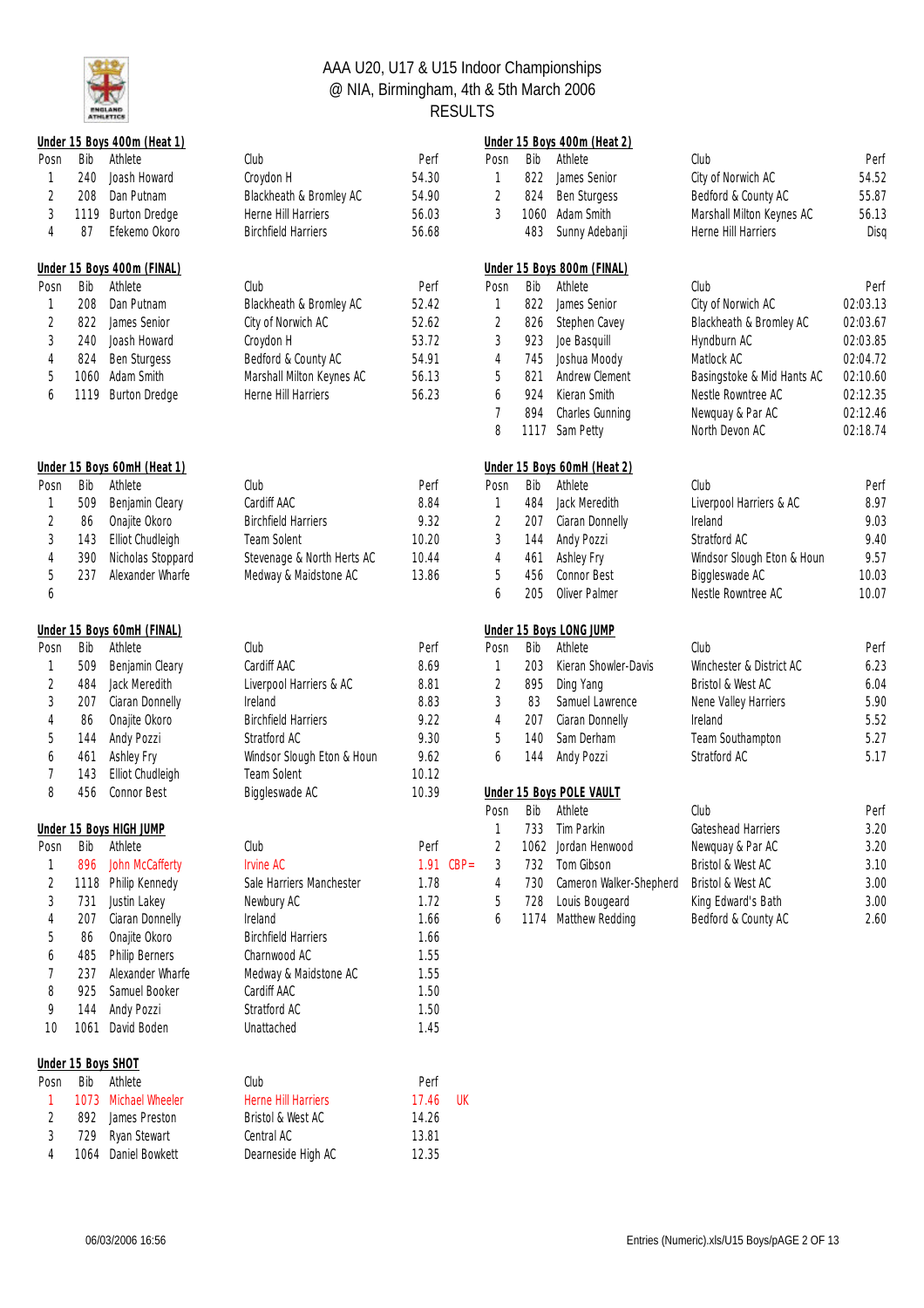

|                |     | Under 17 Men 60m (Heat 1)       |                             |            |                |     | Under 17 Men 60m (Heat 2)       |                             |            |
|----------------|-----|---------------------------------|-----------------------------|------------|----------------|-----|---------------------------------|-----------------------------|------------|
| Posn           | Bib | Athlete                         | Club                        | Perf       | Posn           | Bib | Athlete                         | Club                        | Perf       |
| 1              | 253 | Yusuf Aliu                      | Middlesbrough AC (Mandale)  | 7.12       | 1              | 252 | Olufunmi Sobodu                 | Worthing & District H       | 7.12       |
| 2              | 402 | Aaron James                     | Enfield & Haringey AC       | 7.21       | $\overline{2}$ | 415 | Gianluca Zicchi                 | Huntingdonshire AC          | 7.26       |
| 3              | 271 | A. Antoe Walters                | <b>Birchfield Harriers</b>  | 7.25       | 3              | 245 | Sam Ratcliffe                   | Isle of Wight AC            | 7.39       |
| 4              | 43  | Eugene Ayanful                  | Havering Mayesbrook AC      | 7.32       | 4              | 243 | Hastings Muchunga               | Cardiff AAC                 | 7.39       |
| 5              | 489 | Dale Jacob                      | Mansfield H                 | 7.55       | 5              | 418 | <b>Tristan Augier</b>           | Shaftesbury Barnet Harriers | 7.42       |
| 6              | 263 | Jack Thomas                     | Horwich RMI Harriers        | 7.61       | 6              | 193 | Jonny Towns                     | Macclesfield Harriers & AC  | 7.51       |
| $\overline{7}$ | 150 | Dominic Friend                  | Charnwood AC                | 7.90       | 7              | 491 | Phillipe Goessen                | Jarrow & Hebburn AC         | 7.93       |
|                |     | Under 17 Men 60m (Heat 3)       |                             |            |                |     | Under 17 Men 60m (Heat 4)       |                             |            |
| Posn           | Bib | Athlete                         | Club                        | Perf       | Posn           | Bib | Athlete                         | Club                        | Perf       |
| 1              | 407 | Idomile Omoniyi                 | Herne Hill Harriers         | 7.30       | 1              | 155 | Matthew Dudley                  | <b>Birchfield Harriers</b>  | 7.27       |
| 2              | 249 | Stuart Blackler                 | Isle of Wight AC            | 7.39       | $\sqrt{2}$     | 490 | Dean Cooper                     | Windsor Slough Eton & Houn  | 7.50       |
| $\sqrt{3}$     | 404 | Ivason Corbett                  | Herne Hill Harriers         | 7.41       | 3              | 259 | Daniel James                    | Windsor Slough Eton & Houn  | 7.50       |
| 4              | 256 | David Boyd                      | Ireland                     | 7.63       | 4              | 201 | Mark Dormer                     | Reading AC                  | 7.51       |
| 5              | 125 | George Baker                    | West Suffolk AC             | 7.66       | 5              | 198 | Peter Morgan                    | Warrington AC               | 7.52       |
| 6              | 153 | Will Baker                      | Hastings AC                 | 7.78       | 6              | 200 | Luke Allen                      | West Suffolk AC             | 7.72       |
| $\overline{7}$ | 401 | Tom Casey                       | Leeds City AC               | 7.97       | 7              | 533 | Troy Harris                     | Herne Hill Harriers         | 7.79       |
|                |     | Under 17 Men 60m (Heat 5)       |                             |            |                |     | Under 17 Men 60m (Heat 6)       |                             |            |
| Posn           | Bib | Athlete                         | Club                        | Perf       | Posn           | Bib | Athlete                         | Club                        | Perf       |
| 1              | 241 | Edward Chan                     | Sale Harriers Manchester    | 7.17       | 1              | 246 | Thomas Rees                     | Swindon Harriers            | 7.62       |
| 2              | 250 | Thomas O'brien                  | Shaftesbury Barnet Harriers | 7.33       | 2              | 34  | Christopher Hamilton            | Dacorum & Tring AC          | 7.66       |
| $\sqrt{3}$     | 248 | Jordan Warner                   | Shaftesbury Barnet Harriers | 7.41       | 3              | 35  | Jason Hamilton                  | Dacorum & Tring AC          | 7.71       |
| 4              | 152 | Christopher Wade                | Halesowen A & CC            | 7.47       | 4              | 784 | Dan Bartlett                    | City of Bath AC             | 7.84       |
| 5              | 40  | Gareth Preston                  | West Cheshire AC            | 7.47       | 5              | 494 | Michael Pupcampu                | Bedford & County AC         | 7.88       |
| 6              | 262 | Liam Fraser                     | Poole Runners               | 7.50       | 6              | 145 | Timur Gonulalan                 | OWLS AC                     | 8.02       |
| 7              | 403 | Stephen Roy                     | Falkirk Victoria H          | 7.63       | $\overline{7}$ |     |                                 |                             |            |
| 8              | 156 | <b>Ben Riekstins</b>            | Telford AC                  | 7.71       | 8              |     |                                 |                             |            |
|                |     | Under 17 Men 60m (Heat 7)       |                             |            |                |     | Under 17 Men 60m (Heat 8)       |                             |            |
| Posn           | Bib | Athlete                         | Club                        | Perf       | Posn           | Bib | Athlete                         | Club                        | Perf       |
| 1              | 29  | Antonio Infantino               | Enfield & Haringey AC       | 7.10       | 1              | 258 | Stefan Ellis                    | Stratford AC                | 7.27       |
| $\overline{2}$ | 412 | Max Galliers                    | Windsor Slough Eton & Houn  | 7.16       | $\sqrt{2}$     | 247 | Zachary Williams-Wallis         | Bedford & County AC         | 7.30       |
| $\sqrt{3}$     | 199 | Rashaad Noray                   | Cambridge & Coleridge AC    | 7.38       | $\sqrt{3}$     | 196 | Christopher Howe                | Cardiff AAC                 | 7.33       |
| 4              | 409 | Stefan Mitchell                 | Cambridge Harriers          | 7.41       | 4              | 266 | Gerard O'Reilly                 | Ireland                     | 7.39       |
| 5              | 257 | Luke Miller-Briggs              | Warrington AC               | 7.46       | 5              | 411 | Gareth Sutcliffe                | Cardiff AAC                 | 7.56       |
| 6              | 410 | Thomas Ashby                    | Herne Hill Harriers         | 7.77       |                | 151 | Miles Manley                    | Preston Harriers            | Disq       |
|                |     | Under 17 Men 60m (Semi Final 1) |                             |            |                |     | Under 17 Men 60m (Semi Final 2) |                             |            |
| Posn           | Bib | Athlete                         | Club                        | Perf       | Posn           | Bib | Athlete                         | Club                        | Perf       |
| 1              | 29  | Antonio Infantino               | Enfield & Haringey AC       | 7.09       | 1              | 252 | Olufunmi Sobodu                 | Worthing & District H       | 7.12       |
| 2              | 196 | Christopher Howe                | Cardiff AAC                 | 7.23       | 2              | 271 | A. Antoe Walters                | <b>Birchfield Harriers</b>  | 7.24       |
| 3              | 407 | Idomile Omoniyi                 | Herne Hill Harriers         | 7.25       | 3              | 155 | Matthew Dudley                  | <b>Birchfield Harriers</b>  | 7.24       |
| 4              | 247 | Zachary Williams-Wallis         | Bedford & County AC         | 7.27       | 4              | 415 | Gianluca Zicchi                 | Huntingdonshire AC          | 7.28       |
| 5              | 248 | Jordan Warner                   | Shaftesbury Barnet Harriers | 7.35       | 5              | 243 | Hastings Muchunga               | Cardiff AAC                 | 7.37       |
| 6              | 43  | Eugene Ayanful                  | Havering Mayesbrook AC      | 7.36       | 6              | 199 | Rashaad Noray                   | Cambridge & Coleridge AC    | 7.40       |
| 7              | 404 | Ivason Corbett                  | Herne Hill Harriers         | 7.40       | 7              | 249 | Stuart Blackler                 | Isle of Wight AC            | 7.40       |
| 8              | 258 | Stefan Ellis                    | Stratford AC                | 7.51       | 8              | 246 | Thomas Rees                     | Swindon Harriers            | 7.67       |
|                | 250 | Thomas O'brien                  | Shaftesbury Barnet Harriers | <b>DNS</b> |                | 409 | Stefan Mitchell                 | Cambridge Harriers          | <b>DNS</b> |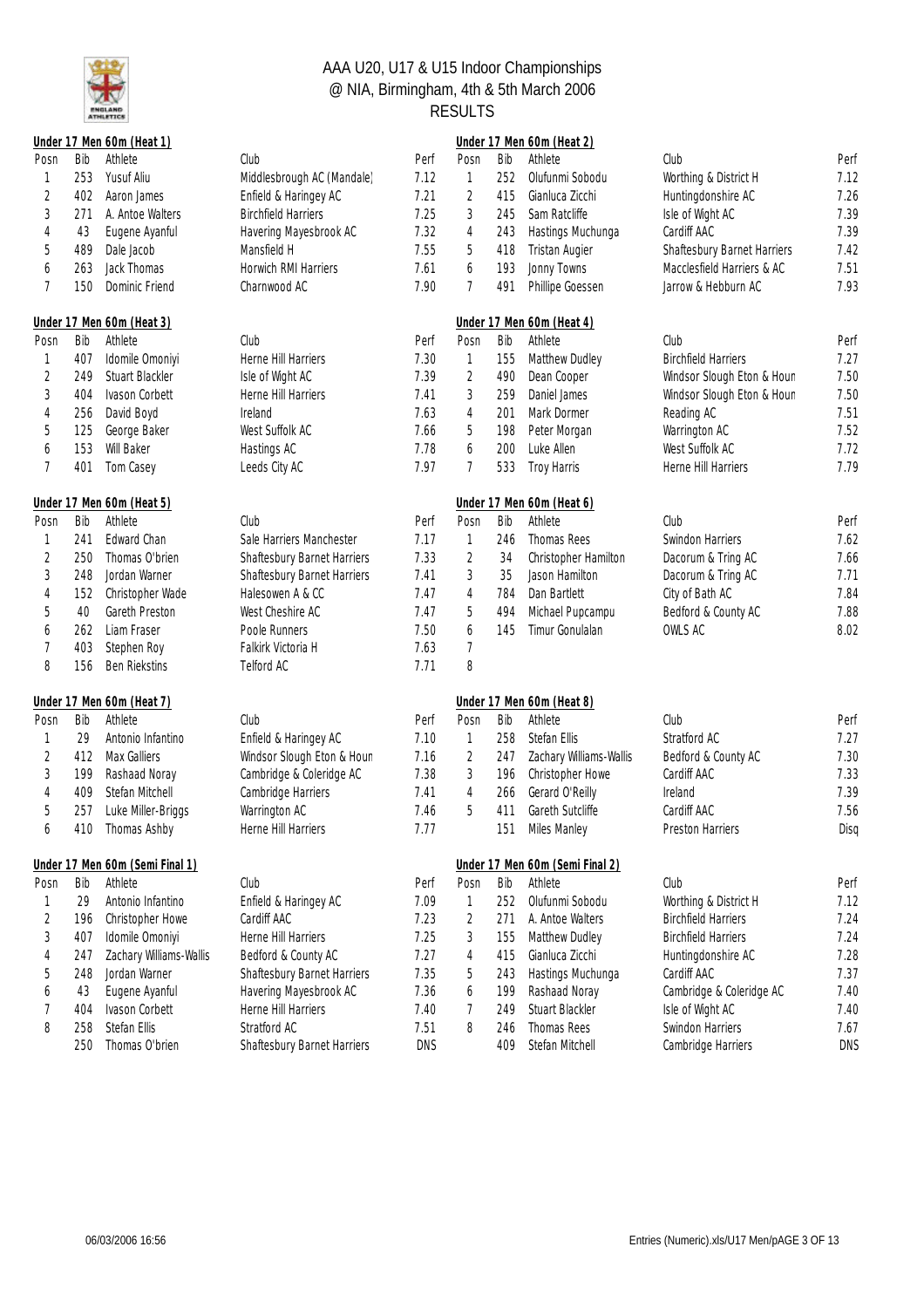

|                |     | Under 17 Men 60m (Semi Final 3)  |                             |       |                |     | Under 17 Men 60m (FINAL)         |                             |            |
|----------------|-----|----------------------------------|-----------------------------|-------|----------------|-----|----------------------------------|-----------------------------|------------|
| Posn           | Bib | Athlete                          | Club                        | Perf  | Posn           | Bib | Athlete                          | Club                        | Perf       |
| 1              | 412 | Max Galliers                     | Windsor Slough Eton & Houn  | 7.09  | 1              | 252 | Olufunmi Sobodu                  | Worthing & District H       | 7.04       |
| 2              | 241 | Edward Chan                      | Sale Harriers Manchester    | 7.10  | 2              | 253 | Yusuf Aliu                       | Middlesbrough AC (Mandale)  | 7.04       |
| 3              | 253 | Yusuf Aliu                       | Middlesbrough AC (Mandale)  | 7.11  | 3              | 241 | Edward Chan                      | Sale Harriers Manchester    | 7.05       |
| 4              | 402 | Aaron James                      | Enfield & Haringey AC       | 7.32  | 4              | 412 | Max Galliers                     | Windsor Slough Eton & Houn  | 7.05       |
| 5              | 245 | Sam Ratcliffe                    | Isle of Wight AC            | 7.43  | 5              | 29  | Antonio Infantino                | Enfield & Haringey AC       | 7.09       |
| 6              | 418 | <b>Tristan Augier</b>            | Shaftesbury Barnet Harriers | 7.45  | 6              | 155 | Matthew Dudley                   | <b>Birchfield Harriers</b>  | 7.17       |
| 7              | 490 | Dean Cooper                      | Windsor Slough Eton & Houn  | 7.49  | 7              | 196 | Christopher Howe                 | Cardiff AAC                 | 7.24       |
| 8              | 34  | Christopher Hamilton             | Dacorum & Tring AC          | 7.65  | 8              | 271 | A. Antoe Walters                 | <b>Birchfield Harriers</b>  | 7.27       |
|                | 266 | Gerard O'Reilly                  | Ireland                     | DNS   |                |     |                                  |                             |            |
|                |     | Under 17 Men 200m (Heat 1)       |                             |       |                |     | Under 17 Men 200m (Heat 2)       |                             |            |
| Posn           | Bib | Athlete                          | Club                        | Perf  | Posn           | Bib | Athlete                          | Club                        | Perf       |
| 1              | 266 | Gerard O'Reilly                  | Ireland                     | 22.89 | 1              | 42  | Sean Duffill                     | <b>Birchfield Harriers</b>  | 23.02      |
| $\overline{c}$ | 157 | Paul Jones                       | Halesowen A & CC            | 23.18 | $\overline{2}$ | 248 | Jordan Warner                    | Shaftesbury Barnet Harriers | 23.36      |
| 3              | 416 | Christopher Vickers              | Woodford Green & Essex Lac  | 23.57 | 3              | 33  | Luke Evans                       | Bromsgrove & Redditch AC    | 23.50      |
| 4              | 403 | Stephen Roy                      | Falkirk Victoria H          | 23.87 | 4              | 405 | Cassius Trotman-wilson           | Herne Hill Harriers         | 25.39      |
| 5              | 263 | Jack Thomas                      | Horwich RMI Harriers        | 24.34 | 5              | 245 | Sam Ratcliffe                    | Isle of Wight AC            | 27.15      |
|                |     | Under 17 Men 200m (Heat 3)       |                             |       |                |     | Under 17 Men 200m (Heat 4)       |                             |            |
| Posn           | Bib | Athlete                          | Club                        | Perf  | Posn           | Bib | Athlete                          | Club                        | Perf       |
| 1              | 36  | Tony Corrigan                    | Liverpool Harriers & AC     | 22.54 | 1              | 407 | Idomile Omoniyi                  | Herne Hill Harriers         | 23.03      |
| 2              | 156 | <b>Ben Riekstins</b>             | Telford AC                  | 23.39 | $\overline{2}$ | 249 | <b>Stuart Blackler</b>           | Isle of Wight AC            | 23.14      |
| 3              | 193 | Jonny Towns                      | Macclesfield Harriers & AC  | 24.21 | $\sqrt{3}$     | 243 | Hastings Muchunga                | Cardiff AAC                 | 24.09      |
| 4              | 417 | Josh Northcott Barlow            | Cambridge & Coleridge AC    | 24.25 | $\overline{4}$ | 125 | George Baker                     | West Suffolk AC             | 24.46      |
| 5              | 150 | Dominic Friend                   | Charnwood AC                | 24.90 | 5              | 254 | Julian Bahrami                   | Eastbourne Rovers AC        | 24.70      |
|                |     | Under 17 Men 200m (Heat 5)       |                             |       |                |     | Under 17 Men 200m (Heat 6)       |                             |            |
| Posn           | Bib | Athlete                          | Club                        | Perf  | Posn           | Bib | Athlete                          | Club                        | Perf       |
| 1              | 269 | Andrew Robertson                 | Sale Harriers Manchester    | 22.85 | 1              | 250 | Thomas O'brien                   | Shaftesbury Barnet Harriers | 23.11      |
| 2              | 409 | Stefan Mitchell                  | Cambridge Harriers          | 23.41 | 2              | 244 | Michael Warner                   | Notts AC                    | 23.95      |
| 3              | 257 | Luke Miller-Briggs               | Warrington AC               | 23.91 | 3              | 194 | Douglas Palmer                   | Blackheath & Bromley AC     | 24.14      |
| 4              | 247 | Zachary Williams-Wallis          | Bedford & County AC         | 24.06 | $\overline{4}$ | 533 | Troy Harris                      | Herne Hill Harriers         | 25.78      |
| 5              | 256 | David Boyd                       | Ireland                     | 24.41 |                | 146 | Christopher Russell              | Ireland                     | Disa       |
| 6              | 39  | Mike West                        | Hastings AC                 | 24.47 |                |     |                                  |                             |            |
|                |     | Under 17 Men 200m (Heat 7)       |                             |       |                |     | Under 17 Men 200m (Semi Final 1) |                             |            |
| Posn           | Bib | Athlete                          | Club                        | Perf  | Posn           | Bib | Athlete                          | Club                        | Perf       |
|                | 198 | Peter Morgan                     | Warrington AC               | 23.38 | 1              | 36  | Tony Corrigan                    | Liverpool Harriers & AC     | 22.24      |
| 2              | 199 | Rashaad Noray                    | Cambridge & Coleridge AC    | 23.43 | $\overline{2}$ | 250 | Thomas O'brien                   | Shaftesbury Barnet Harriers | 22.70      |
| 3              | 267 | Thaddeus Anim-Somuah             | St Helens Sutton AC         | 23.53 | 3              | 409 | Stefan Mitchell                  | Cambridge Harriers          | 23.24      |
| 4              | 491 | Phillipe Goessen                 | Jarrow & Hebburn AC         | 24.79 | 4              | 199 | Rashaad Noray                    | Cambridge & Coleridge AC    | 23.34      |
| 5              | 41  | Richard Pitcher                  | Andover AC                  | 25.50 | 5              | 198 | Peter Morgan                     | Warrington AC               | 23.99      |
|                |     | Under 17 Men 200m (Semi Final 2) |                             |       |                |     | Under 17 Men 200m (Semi Final 3) |                             |            |
| Posn           | Bib | Athlete                          | Club                        | Perf  | Posn           | Bib | Athlete                          | Club                        | Perf       |
| 1              | 269 | Andrew Robertson                 | Sale Harriers Manchester    | 22.47 | 1              | 266 | Gerard O'Reilly                  | Ireland                     | 22.86      |
| 2              | 407 | Idomile Omoniyi                  | Herne Hill Harriers         | 22.51 | $\overline{2}$ | 248 | Jordan Warner                    | Shaftesbury Barnet Harriers | 23.36      |
| 3              | 249 | Stuart Blackler                  | Isle of Wight AC            | 23.20 | 3              | 157 | Paul Jones                       | Halesowen A & CC            | 23.52      |
| 4              | 156 | <b>Ben Riekstins</b>             | Telford AC                  | 23.51 | 4              | 267 | Thaddeus Anim-Somuah             | St Helens Sutton AC         | 23.74      |
| 5              | 33  | Luke Evans                       | Bromsgrove & Redditch AC    | 23.68 |                | 42  | Sean Duffill                     | <b>Birchfield Harriers</b>  | <b>DNS</b> |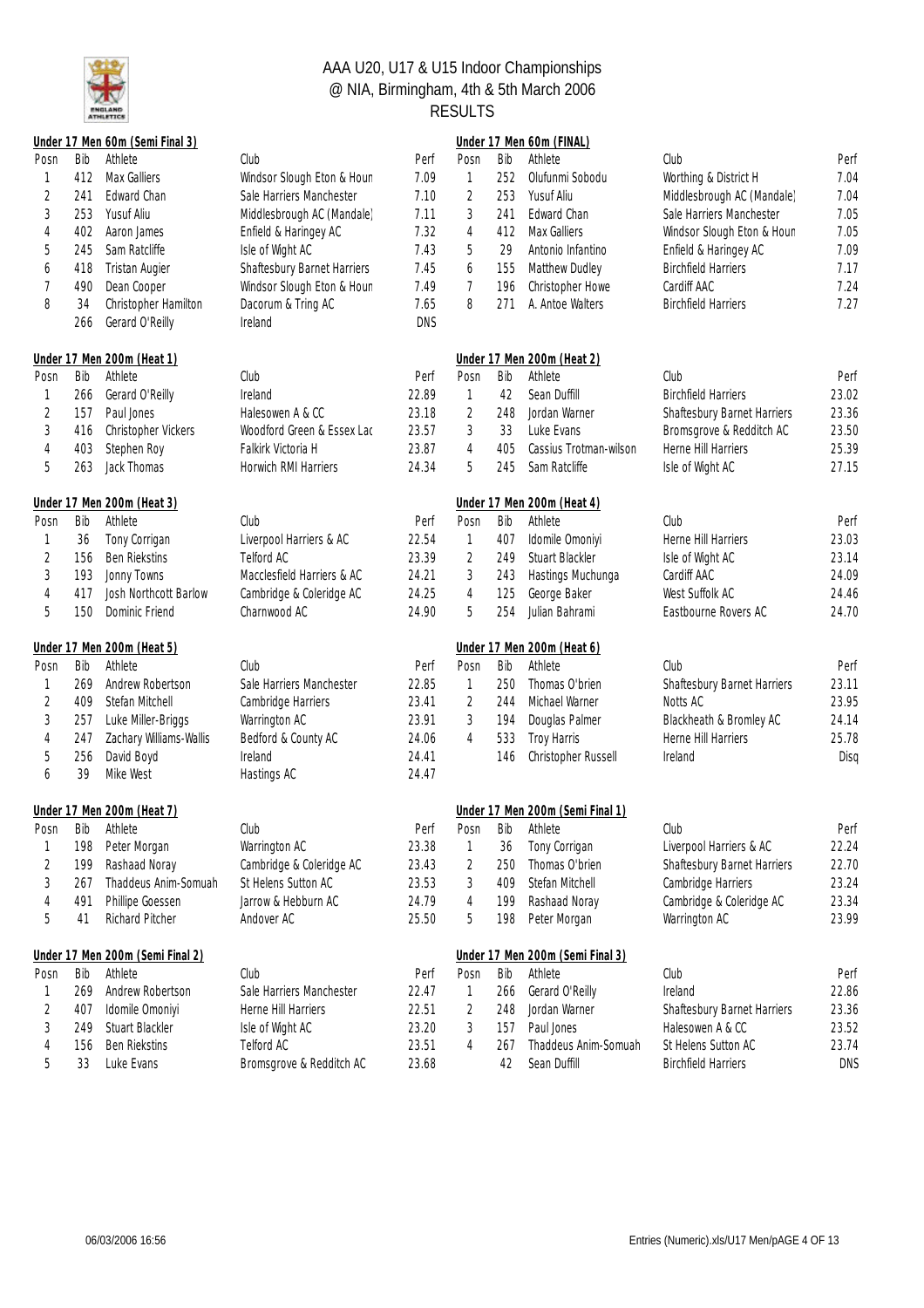

|                |     | Under 17 Men 200m (FINAL)        |                             |       |                |      | Under 17 Men 400m (Heat 1)       |                             |            |
|----------------|-----|----------------------------------|-----------------------------|-------|----------------|------|----------------------------------|-----------------------------|------------|
| Posn           | Bib | Athlete                          | Club                        | Perf  | Posn           | Bib  | Athlete                          | Club                        | Perf       |
| 1              | 36  | Tony Corrigan                    | Liverpool Harriers & AC     | 22.11 | 1              | 663  | Tom Miller                       | Cardiff AAC                 | 50.70      |
| 2              | 269 | Andrew Robertson                 | Sale Harriers Manchester    | 22.60 | $\overline{2}$ | 195  | Michael Baker                    | Medway & Maidstone AC       | 51.97      |
| 3              | 266 | Gerard O'Reilly                  | Ireland                     | 22.78 | 3              | 951  | Charlie Burn                     | Stratford AC                | 52.80      |
| 4              | 407 | Idomile Omoniyi                  | Herne Hill Harriers         | 22.79 | 4              | 489  | Dale Jacob                       | Mansfield H                 | 53.69      |
| 5              | 250 | Thomas O'brien                   | Shaftesbury Barnet Harriers | 22.97 | 5              | 1078 | Scott Whitehill                  | Huntingdonshire AC          | 54.22      |
|                |     |                                  |                             |       | 6              | 255  | Sacha Henty                      | Eastbourne Rovers AC        | 54.68      |
|                |     | Under 17 Men 400m (Heat 2)       |                             |       |                |      | Under 17 Men 400m (Heat 3)       |                             |            |
| Posn           | Bib | Athlete                          | Club                        | Perf  | Posn           | Bib  | Athlete                          | Club                        | Perf       |
| 1              | 968 | Sean Watson                      | <b>Shettleston Harriers</b> | 51.80 | 1              | 843  | Dwayne Blake                     | Windsor Slough Eton & Houn  | 51.97      |
| $\overline{2}$ | 952 | <b>Bruce Pilkington</b>          | Horwich RMI Harriers        | 52.06 | $\overline{2}$ | 248  | Jordan Warner                    | Shaftesbury Barnet Harriers | 52.47      |
| 3              | 660 | Owen Walpole                     | <b>Exeter Harriers</b>      | 53.49 | 3              | 889  | Adam Fletcher                    | Croydon H                   | 52.75      |
| 4              | 417 | Josh Northcott Barlow            | Cambridge & Coleridge AC    | 53.82 | 4              | 664  | Matthew Morgan                   | Cardiff AAC                 | 52.89      |
| 5              | 837 | William Allingham                | Ashford AC                  | 54.01 | 5              | 670  | Mark Hunt                        | Chelmsford AC               | 53.26      |
| 6              | 838 | Alfred Larbi                     | <b>Birchfield Harriers</b>  | 56.55 | 6              | 970  | Andrew Kendall                   | Hillingdon AC               | 53.50      |
|                |     |                                  |                             |       |                |      |                                  |                             |            |
|                |     | Under 17 Men 400m (Heat 4)       |                             |       |                |      | Under 17 Men 400m (Semi Final 1) |                             |            |
| Posn           | Bib | Athlete                          | Club                        | Perf  | Posn           | Bib  | Athlete                          | Club                        | Perf       |
| 1              | 932 | Andrew Szarkowski                | Amber Valley AC             | 51.41 | 1              | 663  | Tom Miller                       | Cardiff AAC                 | 49.83      |
| $\overline{2}$ | 683 | Wayne Ashall                     | Liverpool Pembroke & Seftor | 52.39 | $\overline{2}$ | 843  | Dwayne Blake                     | Windsor Slough Eton & Houn  | 50.42      |
| 3              | 656 | Stephen List                     | <b>Nuneaton Harriers</b>    | 53.00 | 3              | 195  | Michael Baker                    | Medway & Maidstone AC       | 52.57      |
| 4              | 675 | Marcus Reid                      | <b>Birchfield Harriers</b>  | 53.77 | 4              | 656  | Stephen List                     | <b>Nuneaton Harriers</b>    | 54.18      |
| 5              | 410 | Thomas Ashby                     | Herne Hill Harriers         | 55.00 | 5              | 889  | Adam Fletcher                    | Croydon H                   | 54.19      |
| 6              | 950 | William Blakey                   | Medway & Maidstone AC       | 57.09 |                | 248  | Jordan Warner                    | Shaftesbury Barnet Harriers | <b>DNF</b> |
|                |     | Under 17 Men 400m (Semi Final 2) |                             |       |                |      | Under 17 Men 400m (FINAL)        |                             |            |
| Posn           | Bib | Athlete                          | Club                        | Perf  | Posn           | Bib  | Athlete                          | Club                        | Perf       |
| 1              | 968 | Sean Watson                      | <b>Shettleston Harriers</b> | 50.50 | 1              | 663  | Tom Miller                       | Cardiff AAC                 | 49.26      |
| $\overline{2}$ | 932 | Andrew Szarkowski                | Amber Valley AC             | 51.02 | $\overline{2}$ | 843  | Dwayne Blake                     | Windsor Slough Eton & Houn  | 50.34      |
| 3              | 952 | <b>Bruce Pilkington</b>          | Horwich RMI Harriers        | 51.48 | 3              | 968  | Sean Watson                      | Shettleston Harriers        | 50.48      |
| 4              | 683 | Wayne Ashall                     | Liverpool Pembroke & Seftor | 51.90 | 4              | 932  | Andrew Szarkowski                | Amber Valley AC             | 51.35      |
| 5              | 951 | Charlie Burn                     | Stratford AC                | 52.55 | 5              | 952  | <b>Bruce Pilkington</b>          | Horwich RMI Harriers        | 53.45      |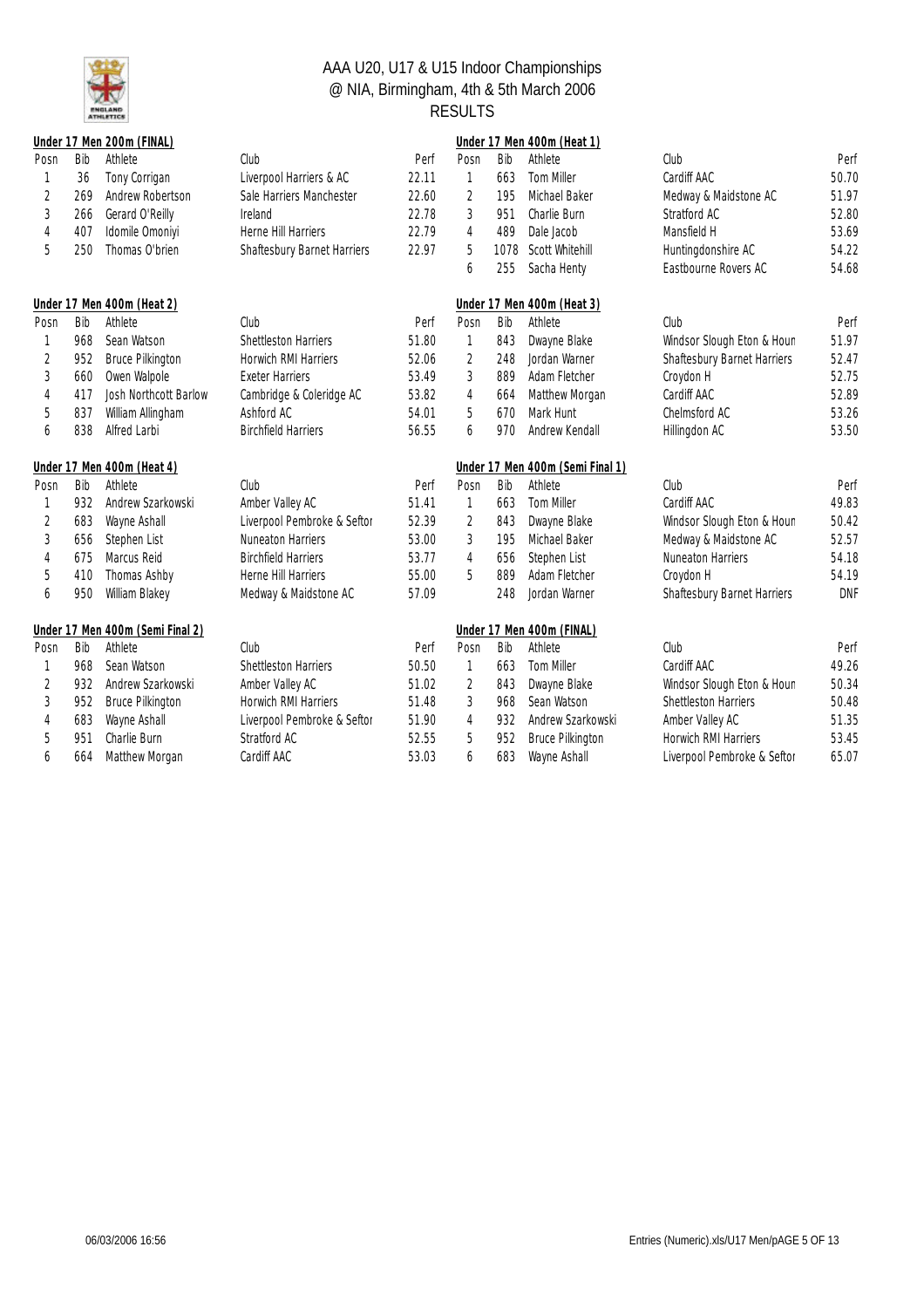

|                |      | Under 17 Men 800m (Heat 1)       |                            |          |                |      | Under 17 Men 800m (Heat 2)       |                            |            |
|----------------|------|----------------------------------|----------------------------|----------|----------------|------|----------------------------------|----------------------------|------------|
| Posn           | Bib  | Athlete                          | Club                       | Perf     | Posn           | Bib  | Athlete                          | Club                       | Perf       |
| 1              | 954  | Shaun Devenney                   | City of Edinburgh          | 02:06.05 | 1              | 658  | Nathan Woodward                  | Tamworth AC                | 02:02.36   |
| 2              | 886  | Christopher Haines               | Medway & Maidstone AC      | 02:06.70 | $\overline{2}$ | 887  | Harry Webb                       | Yate AC                    | 02:02.63   |
| 3              | 1072 | Peter Matthews                   | Blackburn Harriers & AC    | 02:06.76 | 3              | 657  | Matt Parsley                     | <b>Exeter Harriers</b>     | 02:02.99   |
| 4              | 784  | Dan Bartlett                     | City of Bath AC            | 02:07.01 | 4              | 1068 | Kenny Boyd                       | Glasgow School of Sport    | 02:03.83   |
| 5              | 890  | Ben Robson                       | Croydon H                  | 02:11.18 | 5              | 686  | Michael Batiste                  | Guernsey Island AAC        | 02:10.46   |
|                |      | Under 17 Men 800m (Heat 3)       |                            |          |                |      | Under 17 Men 800m (Heat 4)       |                            |            |
| Posn           | Bib  | Athlete                          | Club                       | Perf     | Posn           | Bib  | Athlete                          | Club                       | Perf       |
| 1              | 947  | Curtis Pearce                    | Blackburn Harriers & AC    | 02:06.06 | 1              | 955  | Jonathan Sharp                   | Scarborough AC             | 02:09.03   |
| 2              | 946  | George Martin                    | Windsor Slough Eton & Houn | 02:06.38 | 2              | 831  | Callum Towler                    | Harrow AC                  | 02:09.10   |
| 3              | 828  | Jamie Barton                     | Reading AC                 | 02:06.91 | 3              | 829  | Robbie Schofield                 | Hyndburn AC                | 02:09.27   |
| 4              | 957  | Daniel Lester                    | Cwmbran Harriers           | 02:07.15 | $\overline{4}$ | 1070 | Brendan Sykes                    | Spenborough & Dist AC      | 02:09.40   |
| 5              | 682  | Christian Roberts                | Huntingdonshire AC         | 02:11.89 | 5              | 1066 | Philip Smith                     | Harrow AC                  | 02:14.34   |
|                |      | Under 17 Men 800m (Heat 5)       |                            |          |                |      | Under 17 Men 800m (Semi Final 1) |                            |            |
| Posn           | Bib  | Athlete                          | Club                       | Perf     | Posn           | Bib  | Athlete                          | Club                       | Perf       |
| 1              | 893  | Davey Platt                      | North Devon AC             | 02:07.22 | 1              | 658  | Nathan Woodward                  | Tamworth AC                | 01:59.87   |
| $\overline{2}$ | 840  | Matt Loveridge                   | Guernsey Island AAC        | 02:07.42 | $\sqrt{2}$     | 887  | Harry Webb                       | Yate AC                    | 02:00.00   |
| 3              | 937  | Adam Hurley                      | Blackburn Harriers & AC    | 02:09.59 | 3              | 946  | George Martin                    | Windsor Slough Eton & Houn | 02:01.36   |
| 4              | 950  | William Blakey                   | Medway & Maidstone AC      | 02:11.49 | 4              | 1072 | Peter Matthews                   | Blackburn Harriers & AC    | 02:02.64   |
| 5              | 882  | James Palmer                     | Nestle Rowntree AC         | 02:11.68 | 5              | 957  | Daniel Lester                    | Cwmbran Harriers           | 02:09.32   |
|                |      |                                  |                            |          | 6              | 828  | Jamie Barton                     | Reading AC                 | 02:11.49   |
|                |      | Under 17 Men 800m (Semi Final 2) |                            |          |                |      | Under 17 Men 800m (Semi Final 3) |                            |            |
| Posn           | Bib  | Athlete                          | Club                       | Perf     | Posn           | Bib  | Athlete                          | Club                       | Perf       |
| 1              | 954  | Shaun Devenney                   | City of Edinburgh          | 01:59.58 | 1              | 947  | Curtis Pearce                    | Blackburn Harriers & AC    | 02:03.60   |
| 2              | 886  | Christopher Haines               | Medway & Maidstone AC      | 02:00.41 | 2              | 893  | Davey Platt                      | North Devon AC             | 02:04.58   |
| 3              | 829  | Robbie Schofield                 | Hyndburn AC                | 02:02.05 | 3              | 1068 | Kenny Boyd                       | Glasgow School of Sport    | 02:04.94   |
| 4              | 955  | Jonathan Sharp                   | Scarborough AC             | 02:03.19 | 4              | 937  | Adam Hurley                      | Blackburn Harriers & AC    | 02:06.70   |
| 5              | 657  | Matt Parsley                     | <b>Exeter Harriers</b>     | 02:06.17 | 5              | 840  | Matt Loveridge                   | Guernsey Island AAC        | 02:08.06   |
| 6              | 784  | Dan Bartlett                     | City of Bath AC            | 02:07.44 | 6              | 831  | Callum Towler                    | Harrow AC                  | 02:08.74   |
|                |      | Under 17 Men 800m (FINAL)        |                            |          |                |      | Under 17 Men 1500m (FINAL)       |                            |            |
| Posn           | Bib  | Athlete                          | Club                       | Perf     | Posn           | Bib  | Athlete                          | Club                       | Perf       |
| 1              | 658  | Nathan Woodward                  | Tamworth AC                | 01:55.83 | 1              | 1068 | Kenny Boyd                       | Glasgow School of Sport    | 04:09.56   |
| $\overline{2}$ | 887  | Harry Webb                       | Yate AC                    | 01:56.85 | $\overline{2}$ | 947  | Curtis Pearce                    | Blackburn Harriers & AC    | 04:10.17   |
| 3              |      | 954 Shaun Devenney               | City of Edinburgh          | 01:57.29 | 3              |      | 1072 Peter Matthews              | Blackburn Harriers & AC    | 04:10.82   |
| 4              | 946  | George Martin                    | Windsor Slough Eton & Houn | 01:57.44 | 4              | 744  | Josh Holland                     | City of Norwich AC         | 04:15.27   |
| 5              | 886  | Christopher Haines               | Medway & Maidstone AC      | 01:58.52 | 5              | 962  | Fergus Anderson                  | Hull Achilles AC           | 04:22.88   |
| 6              | 947  | Curtis Pearce                    | Blackburn Harriers & AC    | 02:00.30 | 6              | 845  | Daryl Connolly                   | Liverpool Harriers & AC    | 04:32.01   |
|                |      |                                  |                            |          |                | 943  | Simon Lawson                     | Cardiff AAC                | <b>DNF</b> |
|                |      | Under 17 Men 60mH (Heat 1)       |                            |          |                |      | Under 17 Men 60mH (Heat 2)       |                            |            |
| Posn           | Bib  | Athlete                          | Club                       | Perf     | Posn           | Bib  | Athlete                          | Club                       | Perf       |
| 1              | 402  | Aaron James                      | Enfield & Haringey AC      | 8.23     | 1              | 195  | Michael Baker                    | Medway & Maidstone AC      | 8.41       |
| $\overline{c}$ | 151  | Miles Manley                     | <b>Preston Harriers</b>    | 8.48     | $\overline{2}$ | 149  | Andrew Pearson                   | Notts AC                   | 8.49       |
| 3              | 242  | Freddie Pask                     | Corby AC                   | 8.73     | 3              | 406  | Jack Biss                        | Newbury AC                 | 8.66       |
| 4              | 37   | Jason Manze                      | Cambridge Harriers         | 8.77     | 4              | 455  | Jorden Best                      | Biggleswade AC             | 8.92       |
| 5              | 401  | Tom Casey                        | Leeds City AC              | 8.91     | 5              | 200  | Luke Allen                       | West Suffolk AC            | 9.01       |
| 6              | 147  | Alan Corcoran                    | Ireland                    | 9.25     | 6              | 251  | Callum Shields                   | Deeside AAC                | 9.93       |
| 7              | 493  | Joshua Rea                       | City of Norwich AC         | 9.29     |                | 28   | Simon Merrill                    | City of Bath AC            | Disq       |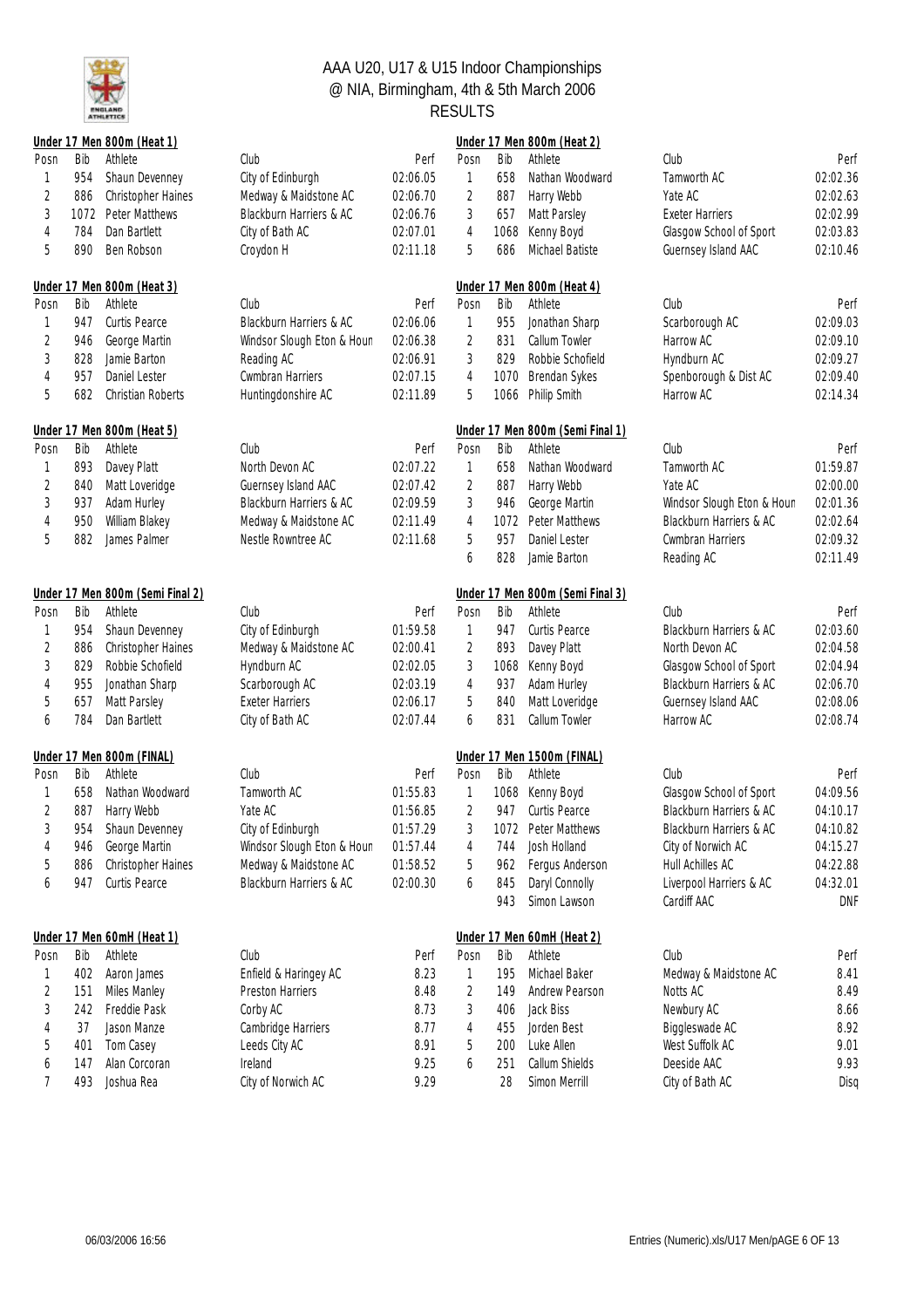

|                |                   | Under 17 Men 60mH (Heat 3)        |                            |            |                |      | Under 17 Men 60mH (FINAL)         |                             |              |
|----------------|-------------------|-----------------------------------|----------------------------|------------|----------------|------|-----------------------------------|-----------------------------|--------------|
| Posn           | Bib               | Athlete                           | Club                       | Perf       | Posn           | Bib  | Athlete                           | Club                        | Perf         |
| 1              | 38                | James McLean                      | Southend on Sea AC         | 8.48       | 1              | 195  | Michael Baker                     | Medway & Maidstone AC       | 8.21         |
| $\overline{c}$ | 268               | Samuel Stone                      | Amber Valley AC            | 8.55       | $\sqrt{2}$     | 151  | Miles Manley                      | <b>Preston Harriers</b>     | 8.28         |
| 3              | 197               | Daniel Gardiner                   | Leeds City AC              | 8.63       | 3              | 149  | Andrew Pearson                    | Notts AC                    | 8.57         |
| 4              | 275               | Ciaron Craig                      | Bedford & County AC        | 8.64       | 4              | 197  | Daniel Gardiner                   | Leeds City AC               | 8.68         |
| 5              | 512               | Shafiur Choudhury                 | Enfield & Haringey AC      | 8.73       | 5              | 268  | Samuel Stone                      | Amber Valley AC             | 8.74         |
| 6              | 31                | Anton Denny-Browne                | Croydon H                  | 9.16       | 6              | 275  | Ciaron Craig                      | Bedford & County AC         | 8.83         |
| 7              |                   |                                   |                            |            |                | 38   | James McLean                      | Southend on Sea AC          | <b>DNF</b>   |
|                |                   |                                   |                            |            |                | 402  | Aaron James                       | Enfield & Haringey AC       | Disq         |
|                | Under 17 Men SHOT |                                   |                            |            |                |      | Under 17 Men TRIPLE JUMP          |                             |              |
| Posn           | Bib               | Athlete                           | Club                       | Perf       | Posn           | Bib  | Athlete                           | Club                        | Perf         |
| 1              | 836               | Curtis Griffith-Parker            | Cambridge Harriers         | 17.82      | $\mathbf{1}$   | 928  | Stefan Tseng Ke Chen              | Singapore                   | 15.18 CBP    |
| 2              | 827               | Allan MacKay                      | Shettleston Harriers       | 14.87      | 2              | 885  | Nonso Okolo                       | Shaftesbury Barnet Harriers | 13.70        |
| 3              | 1073              | Michael Wheeler                   | Herne Hill Harriers        | 14.78      | 3              | 927  | Mattew Goh You Jie                | Singapore                   | 13.69        |
| 4              | 668               | Martin Tinkler                    | Peterborough AC            | 14.18      | 4              | 964  | Nathan Fox                        | Shaftesbury Barnet Harriers | 13.64        |
| 5              | 971               | Thomas Smith                      | Lancaster & Morecambe AC   | 13.99      | 5              | 972  | Christopher Bartlett              | Stratford AC                | 13.23        |
| 6              | 958               | Joe Bloomfield                    | Ipswich Harriers           | 13.86      | 6              | 842  | <b>Stuart Hitchcock</b>           | Medway & Maidstone AC       | 13.20        |
| 7              | 839               | Philip Brown                      | Blaydon Harriers & AC      | 13.44      | 7              | 666  | Louis Persent                     | Colchester & Tendering AC   | 13.14        |
| 8              | 1076              | Ritchie Wells                     | Swansea H                  | 12.84      | 8              | 1065 | Matthew Calver                    | Bournemouth AC              | 12.69        |
| 9              | 936               | Erasmus Ntim-Dwemoh               | Croydon H                  | 12.09      | 9              | 667  | Trevor Okoroafor                  | Croydon H                   | 12.68        |
| 10             | 961               | Mike Rigby                        | Oldham & Royston AC        | 11.87      | 10             | 833  | Mark Brown                        | Coventry Godiva H           | 12.22        |
| 11             | 1150              | Kevin Thompson                    | Herne Hill Harriers        | 11.86      | 11             | 684  | <b>Mathew Harris</b>              | Newquay & Par AC            | 11.88        |
| 12             | 676               | Matthew Turnbull                  | Bedford & County AC        | 10.94      | 12             | 931  | Danny Spelman                     | Basildon AC                 | 11.86        |
|                |                   |                                   |                            |            | 13             | 941  | Andrew Whitton                    | West Cheshire AC            | 11.62        |
|                |                   |                                   |                            |            |                |      |                                   |                             |              |
|                | Bib               | Under 17 Men HIGH JUMP<br>Athlete | Club                       | Perf       | Posn           | Bib  | Under 17 Men LONG JUMP<br>Athlete | Club                        | Perf         |
| Posn           | 680               | Cameron Lake                      |                            |            |                | 885  | Nonso Okolo                       |                             | 6.76         |
| 1              |                   |                                   | Windsor Slough Eton & Houn | 2.03       | 1              |      |                                   | Shaftesbury Barnet Harriers |              |
| $\overline{c}$ | 662               | Christopher Berns                 | Solihull & Small Heath AC  | 1.97       | $\overline{2}$ | 673  | Laurence Fitch                    | Corby AC                    | 6.62         |
| 3              | 1182              | Adam Bayer                        | Slovakia                   | 1.97       | 3              | 928  | Stefan Tseng Ke Chen              | Singapore                   | 6.48         |
| 4              | 945               | Mike Ehlen                        | St Helens Sutton AC        | 1.94       | 4              | 669  | Joe Shaw                          | Swindon Harriers            | 6.38         |
| 5              | 942               | Christopher Baker                 | City of Norwich AC         | 1.88       | 5              | 927  | Mattew Goh You Jie                | Singapore                   | 6.35<br>6.31 |
| 6              | 966               | Greg Boyd                         | Falkirk Victoria H         | 1.85       | 6              | 964  | Nathan Fox                        | Shaftesbury Barnet Harriers |              |
| 7              | 931               | Danny Spelman                     | Basildon AC                | 1.80       | 7              | 197  | Daniel Gardiner                   | Leeds City AC               | 6.23         |
| 8              | 884               | Jack Bolton                       | Winchester & District AC   | 1.80       | 8              | 30   | Andrew Bleakley                   | Vale of Aylesbury AC        | 6.10         |
| 9              | 37                | Jason Manze                       | Cambridge Harriers         | 1.80       | 9              | 153  | Will Baker                        | Hastings AC                 | 6.04         |
| $10 -$         | 933               | James Heaton                      | Leeds City AC              | 1.75       | 10             |      | 949 Andrew Burgess                | Wirral AC                   | 6.04         |
| $10 =$         | 659               | Dan Dunscombe                     | Worthing & District H      | 1.75       | 11             | 1187 | Andrew Laurance                   | Corby AC                    | 6.03         |
| 12             | 967               | Edward Mason                      | City of Bath AC            | 1.75       | 12             | 494  | Michael Pupcampu                  | Bedford & County AC         | 5.92         |
| 13             | 666               | Louis Persent                     | Colchester & Tendering AC  | 1.75       | 13             | 202  | Bradlie Houldsworth               | Barrow & Furness Striders A | 5.91         |
| $14 =$         | 940               | Lewis Long                        | Cardiff AAC                | 1.75       | 14             | 956  | Nathan Hanley                     | Ipswich Harriers            | 5.86         |
| $14 =$         | 1069              | David Clunie                      | Glasgow School of Sport    | 1.75       | 15             | 201  | Mark Dormer                       | Reading AC                  | 5.85         |
| 16             | 39                | Mike West                         | Hastings AC                | 1.70       | 15             | 1067 | Gavin Roye                        | Croydon H                   | 5.83         |
| 17             | 679               | Jamie Irons                       | Peterborough AC            | 1.70       | 16             | 40   | Gareth Preston                    | West Cheshire AC            | 5.77         |
| 18             | 830               | Ben Nelson                        | <b>Birchfield Harriers</b> | 1.65       | 17             | 1151 | Paul Oluyemi                      | Herne Hill Harriers         | 5.75         |
| 19             | 1074              | Courtney Gordon                   | Herne Hill Harriers        | 1.65       | 18             | 677  | Daniel Lewis                      | Shaftesbury Barnet Harriers | 5.71         |
|                | 1079              | Adam Timms                        | Pudsey & Bramley AC        | <b>NHC</b> | 20             | 1079 | Adam Timms                        | Pudsey & Bramley AC         | 5.49         |
|                |                   |                                   |                            |            | 21             | 148  | Gavin Kennedy                     | Ireland                     | 5.34         |

22 834 Matthew Parnell Birchfield Harriers 5.02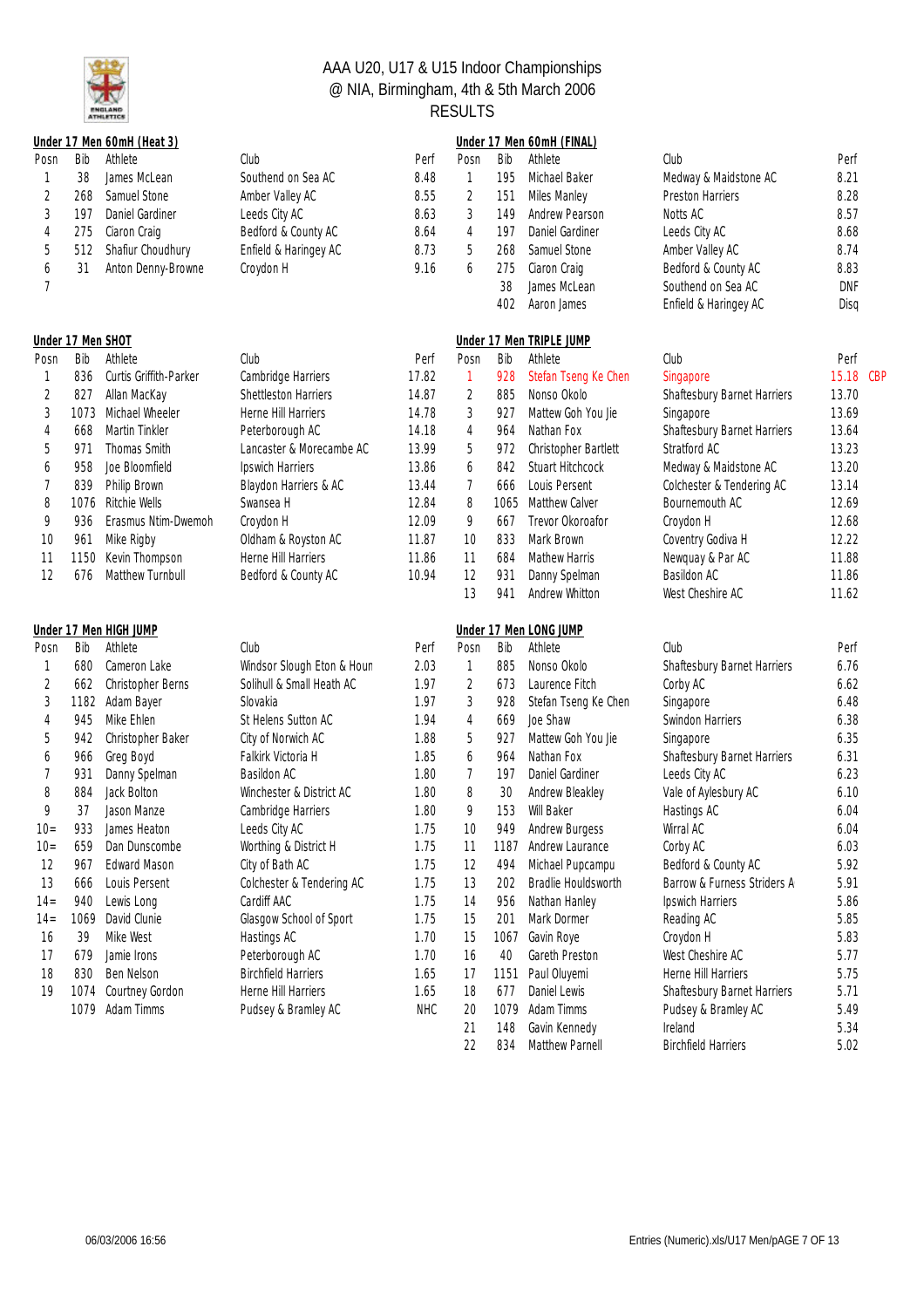

|  | Under 17 Men POLE VAULT |
|--|-------------------------|
|  | Posn Bib Athlete        |
|  | 1 832 Andy Marsh        |

| Posn  | Bib  | Athlete             | Club                        | Perf |
|-------|------|---------------------|-----------------------------|------|
|       | 832  | Andy Marsh          | City of Stoke AC            | 4.65 |
| $2 =$ | 939  | Ryszard Buk         | Croydon H                   | 4.20 |
| $2 =$ | 888  | Tony Hillier        | Bristol & West AC           | 4.20 |
| 4     | 835  | Nick Cruchley       | Halesowen A & CC            | 4.20 |
| 5     | 661  | Douglas Curwen-Reed | Wessex & Bath AC            | 4.00 |
| $6 =$ | 930  | Laurie Needham      | Blackpool & Fylde AC        | 4.00 |
| $6 =$ | 959  | Rhys Searles        | Dearneside High AC          | 4.00 |
| 8     | 841  | Callum Sharp        | <b>Shettleston Harriers</b> | 3.80 |
| 9     | 960  | Sean Power          | Dearneside AC               | 3.80 |
| 10    | 685  | Robert Warensjo     | Swindon Harriers            | 3.80 |
| 11    | 1152 | Paul Hallworth      | Dearneside High AC          | 3.70 |
| 12    | 881  | Sam Richards        | Bristol & West AC           | 3.60 |
| 13    | 1071 | Andrew Sutcliffe    | Sale Harriers Manchester    | 3.50 |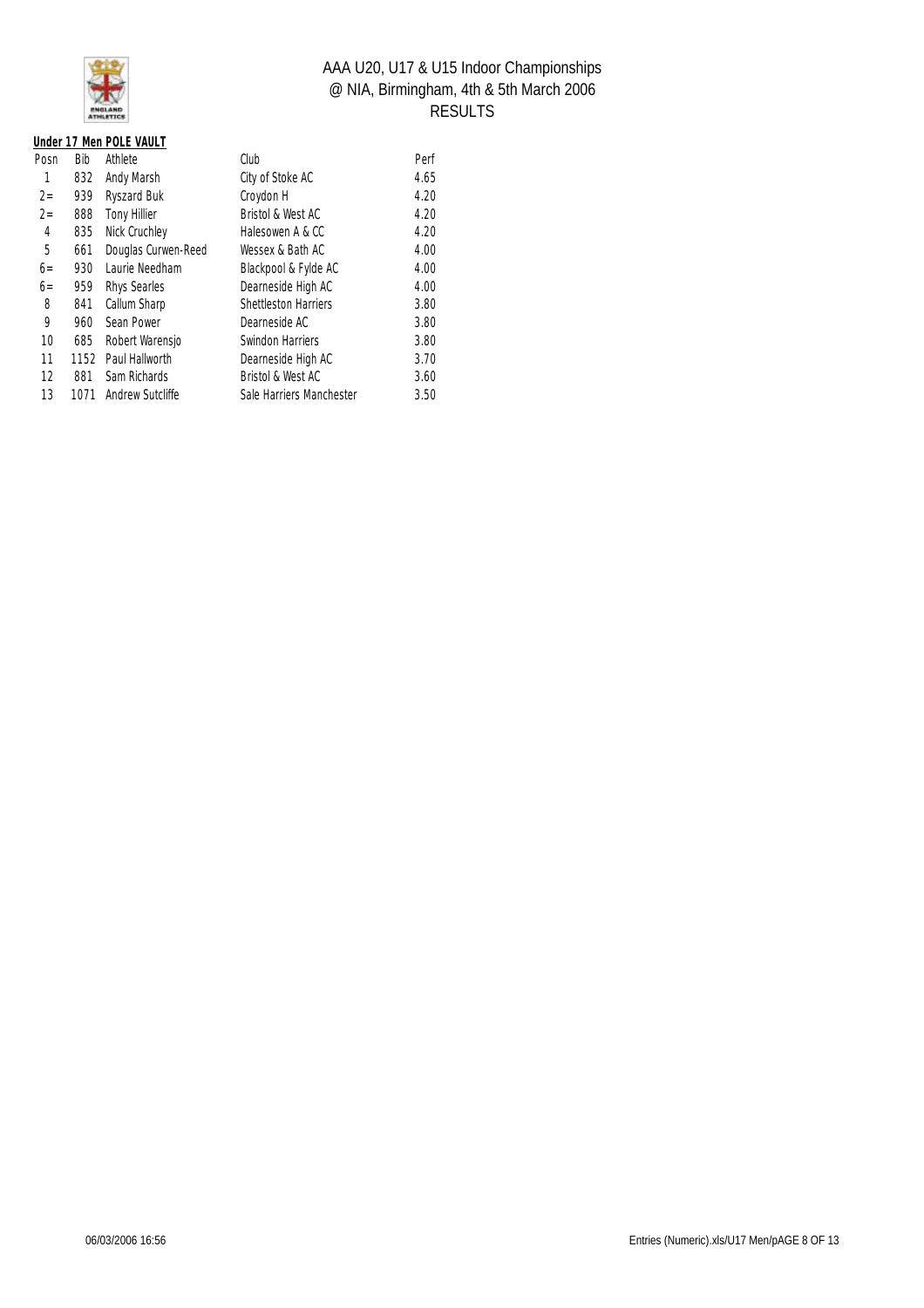

|                |     | Under 20 Men 60m (Heat 1) |                            |      |                |     | Under 20 Men 60m (Heat 2)  |                             |      |
|----------------|-----|---------------------------|----------------------------|------|----------------|-----|----------------------------|-----------------------------|------|
| Posn           | Bib | Athlete                   | Club                       | Perf | Posn           | Bib | Athlete                    | Club                        | Perf |
| 1              | 506 | Gerald Phiri              | City of Sheffield AC       | 6.94 | 1              | 217 | Harry Aikines-Aryeetey     | Sutton & Dist AC            | 6.99 |
| 2              | 437 | Leon James-Lionel         | Windsor Slough Eton & Houn | 7.10 | $\overline{2}$ | 78  | Gareth Breeze              | Sale Harriers Manchester    | 7.32 |
| 3              | 225 | <b>Stuart Price</b>       | Cambridge Harriers         | 7.21 | 3              | 9   | David Mann                 | Aberdare AC                 | 7.35 |
| 4              | 4   | Darren Wollen             | Croydon H                  | 7.30 | 4              | 212 | Gwyn Williams              | Menai AC                    | 7.38 |
| 5              | 511 | Chelange Joseph           | Leicester Coritanian AC    | 7.32 | 5              | 229 | Alistair Palfrey           | West Suffolk AC             | 7.47 |
| 6              | 17  | Robin Cowling             | Guernsey Island AAC        | 7.54 | 6              | 499 | Ollie King                 | Woking AC                   | 7.48 |
| 7              | 233 | Michael Hill              | Basildon AC                | 7.55 |                |     |                            |                             |      |
|                |     | Under 20 Men 60m (Heat 3) |                            |      |                |     | Under 20 Men 60m (Heat 4)  |                             |      |
| Posn           | Bib | Athlete                   | Club                       | Perf | Posn           | Bib | Athlete                    | Club                        | Perf |
| 1              | 15  | Wade Bennett-jackson      | <b>Belgrave Harriers</b>   | 7.06 | 1              | 10  | Rion Pierre                | Windsor Slough Eton & Houn  | 7.07 |
| $\overline{c}$ | 211 | Yusof Azhari              | Singapore                  | 7.12 | $\overline{2}$ | 14  | Fahad Khan                 | Windsor Slough Eton & Houn  | 7.20 |
| 3              | 446 | Toby Sandeman             | Thames Valley H            | 7.21 | 3              | 129 | Matthew Quine              | Reading AC                  | 7.29 |
| 4              | 226 | Warren Fenn               | City of Sheffield AC       | 7.25 | 4              | 221 | Richard Coney              | Medway & Maidstone AC       | 7.33 |
| 5              | 501 | Christopher Burton        | Herne Hill Harriers        | 7.36 | 5              | 163 | Joseph Lightfoot           | Mansfield H                 | 7.36 |
| 6              | 5   | James Godden              | Cambridge & Coleridge AC   | 7.43 | 6              | 158 | Zakeel Monium              | Herne Hill Harriers         | 7.62 |
| 7              | 138 | Samuel Moss               | Oxford City AC             | 7.57 | 7              | 161 | Oliver Armstrong           | City of Norwich AC          | 7.74 |
|                |     | Under 20 Men 60m (Heat 5) |                            |      |                |     | Under 20 Men 60m (Heat 6)  |                             |      |
| Posn           | Bib | Athlete                   | Club                       | Perf | Posn           | Bib | Athlete                    | Club                        | Perf |
| 1              | 517 | Ryan Scott                | Yate AC                    | 7.04 | 1              | 502 | Danny Doyley               | Blackheath & Bromley AC     | 6.96 |
| 2              | 213 | Adam Butler               | Windsor Slough Eton & Houn | 7.15 | 2              | 426 | Levan Yearwood             | Victoria Park H & Tower Ham | 6.99 |
| $\sqrt{3}$     | 439 | <b>Byron Robinson</b>     | Herne Hill Harriers        | 7.27 | 3              | 227 | Louis Kwakye               | Woodford Green & Essex Lac  | 7.10 |
| 4              | 445 | Andrew Jones              | Shrewsbury AC              | 7.29 | 4              | 6   | Jim Allan                  | Eastbourne Rovers AC        | 7.27 |
| 5              | 421 | Daniel Maynard            | Charnwood AC               | 7.32 | 5              | 165 | Alex Stokes                | Liverpool Pembroke & Seftor | 7.32 |
| 6              | 91  | Craig Johnson             | Windsor Slough Eton & Houn | 7.37 | 6              | 133 | Michael Ajibulu            | Herts Phoenix AC            | 7.38 |
| $\overline{7}$ | 139 | Dwayne Ellis              | Medway & Maidstone AC      | 7.65 | 7              | 160 | Tim Hayward                | City of Sheffield AC        | 7.51 |
| 8              | 431 | Calum Hutchman            | Charnwood AC               | 7.68 | 8              | 441 | Matthew George             | Vale of Aylesbury AC        | 7.92 |
|                |     | Under 20 Men 60m (Heat 7) |                            |      |                |     | Under 20 Men 60m (Heat 8)  |                             |      |
| Posn           | Bib | Athlete                   | Club                       | Perf | Posn           | Bib | Athlete                    | Club                        | Perf |
|                | 94  | Dan Haque                 | Blackheath & Bromley AC    | 7.17 | 1              | 453 | Colin Severin              | Victoria Park               | 7.08 |
| $\overline{2}$ | 80  | Nicholas Noble-Willock    | New Forest Juniors         | 7.18 | 2              | 432 | James Thomas-Lindor        | Unattached                  | 7.09 |
| 3              | 135 | Shaun Wareing             | Chorley Harriers           | 7.27 | 3              | 448 | Paul-Ayotunde Payne        | Herne Hill Harriers         | 7.17 |
| 4              | 215 | Ben Wilson                | Middlesbrough AC (Mandale) | 7.29 | 4              | 428 | Ben Chuknu-Onu             | Victoria Park H & Tower Ham | 7.31 |
| 5              | 444 | Robbie Titterington       | Guernsey Island AAC        | 7.38 | 5              | 425 | Amin Ahmadnia              | Highgate Harriers AC        | 7.36 |
| 6              | 92  | Troy Flood                | Kent AC                    | 7.60 | 6              | 442 | Anthony Timms              | Pudsey & Bramley AC         | 7.37 |
| 7              | 447 | Mike Wells                | Vale of Aylesbury AC       | 7.73 | 7              | 77  | Jonathan Silman            | Invicta East Kent AC        | 7.57 |
| 8              |     |                           |                            |      | 8              | 503 | Michael Randell            | Team Southampton            | 9.03 |
|                |     | Under 20 Men 60m (Heat 9) |                            |      |                |     | Under 20 Men 60m (Heat 10) |                             |      |
| Posn           | Bib | Athlete                   | Club                       | Perf | Posn           | Bib | Athlete                    | Club                        | Perf |
| 1              | 13  | Nigel Levine              | Bedford & County AC        | 7.07 | 1              | 90  | Sean Taylor                | Corby AC                    | 7.09 |
| $\overline{c}$ | 132 | Ryan Farrington           | <b>Birchfield Harriers</b> | 7.11 | $\overline{2}$ | 8   | Liam Freemantle            | Newbury AC                  | 7.21 |
| 3              | 162 | Wishnu Lingham            | Bedford & County AC        | 7.22 | 3              | 88  | Luke Lennon-Ford           | <b>Birchfield Harriers</b>  | 7.22 |
| 4              | 214 | Julian Adeniran           | Charnwood AC               | 7.22 | 4              | 228 | Stephen Sumner             | Hyndburn AC                 | 7.40 |
| 5              | 429 | David Hurst               | Oldham & Royston AC        | 7.30 | 5              | 526 | Andre Laidley              | Enfield & Haringey AC       | 7.44 |
| $6=$           | 508 | Adrian Crawford           | Severn AC                  | 7.41 | 6              | 427 | Nathan Brown               | Victoria Park H & Tower Ham | 7.48 |
| $6=$           | 438 | Sam Hook                  | Witney Road Runners        | 7.41 | 7              | 420 | Jason Woodley              | <b>Birchfield Harriers</b>  | 7.55 |
| 8              | 423 | Tom Ashley                | City of Bath AC            | 7.57 | 8              | 166 | Thomas Howard              | Loughborough Students AC    | 7.75 |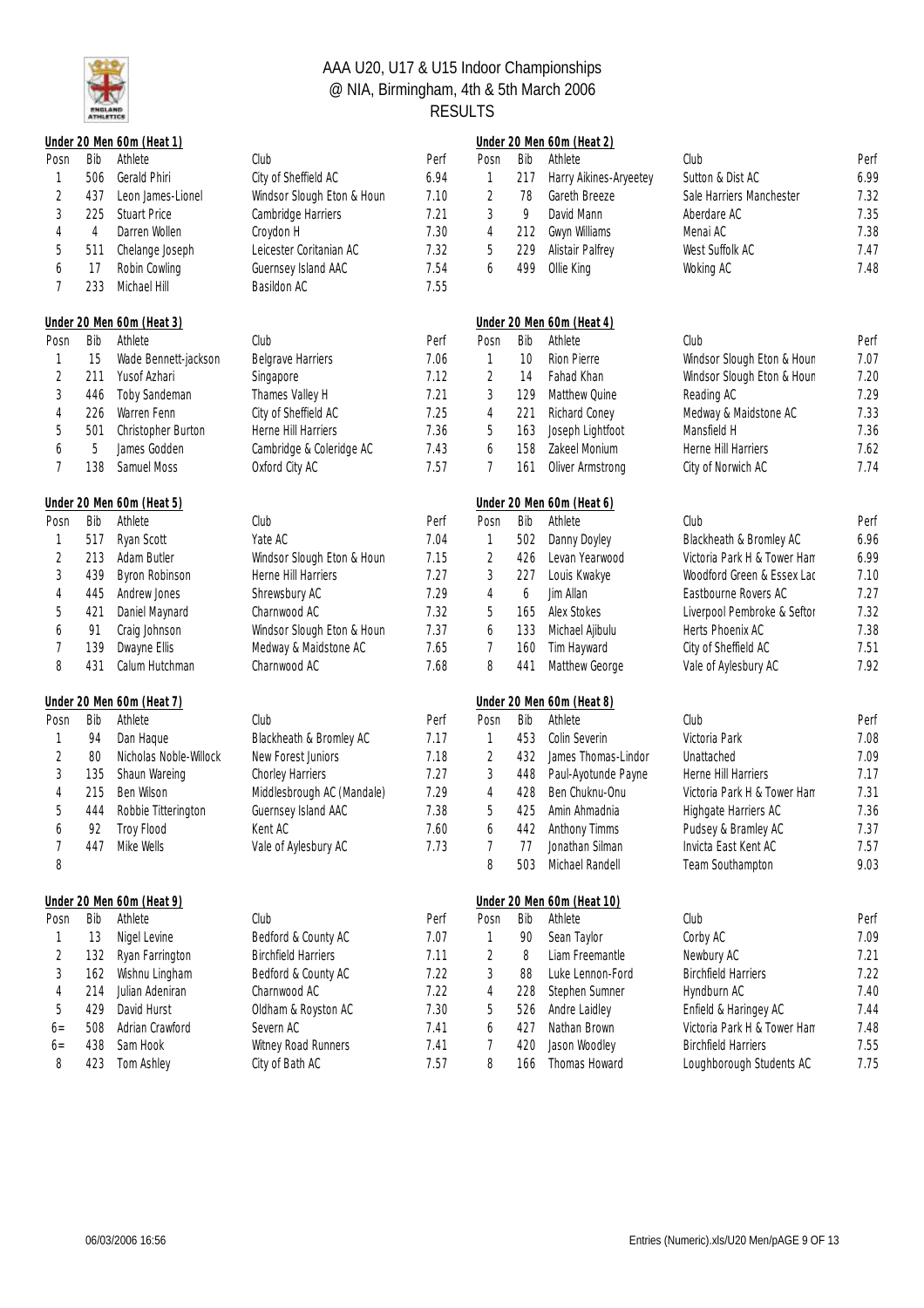

|                |     | Under 20 Men 60m (Semi Final 1) |                            |            |                |     | Under 20 Men 60m (Semi Final 2)  |                             |       |
|----------------|-----|---------------------------------|----------------------------|------------|----------------|-----|----------------------------------|-----------------------------|-------|
| Posn           | Bib | Athlete                         | Club                       | Perf       | Posn           | Bib | Athlete                          | Club                        | Perf  |
| 1              | 10  | <b>Rion Pierre</b>              | Windsor Slough Eton & Houn | 6.89       | $\mathbf{1}$   | 15  | Wade Bennett-jackson             | <b>Belgrave Harriers</b>    | 6.83  |
| 2              | 506 | Gerald Phiri                    | City of Sheffield AC       | 6.89       | 2              | 502 | Danny Doyley                     | Blackheath & Bromley AC     | 6.90  |
| $\mathfrak{Z}$ | 13  | Nigel Levine                    | Bedford & County AC        | 7.06       | 3              | 426 | Levan Yearwood                   | Victoria Park H & Tower Ham | 6.91  |
| 4              | 437 | Leon James-Lionel               | Windsor Slough Eton & Houn | 7.14       | 4              | 453 | Colin Severin                    | Victoria Park               | 7.01  |
| 5              | 446 | Toby Sandeman                   | Thames Valley H            | 7.18       | 5              | 132 | Ryan Farrington                  | <b>Birchfield Harriers</b>  | 7.10  |
| 6              | 432 | James Thomas-Lindor             | Unattached                 | 7.19       | 6              | 80  | Nicholas Noble-Willock           | New Forest Juniors          | 7.20  |
| $\overline{7}$ | 14  | Fahad Khan                      | Windsor Slough Eton & Houn | 7.22       | $\overline{7}$ | 78  | Gareth Breeze                    | Sale Harriers Manchester    | 7.29  |
| 8              | 8   | Liam Freemantle                 | Newbury AC                 | 7.23       | 8              | 225 | <b>Stuart Price</b>              | Cambridge Harriers          | 7.31  |
|                |     | Under 20 Men 60m (Semi Final 3) |                            |            |                |     | Under 20 Men 60m (FINAL)         |                             |       |
| Posn           | Bib | Athlete                         | Club                       | Perf       | Posn           | Bib | Athlete                          | Club                        | Perf  |
| 1              | 217 | Harry Aikines-Aryeetey          | Sutton & Dist AC           | 6.82       | $\mathbf{1}$   | 217 | Harry Aikines-Aryeetey           | Sutton & Dist AC            | 6.67  |
| $\overline{2}$ | 517 | Ryan Scott                      | Yate AC                    | 6.98       | $\overline{2}$ | 506 | Gerald Phiri                     | City of Sheffield AC        | 6.77  |
| 3              | 90  | Sean Taylor                     | Corby AC                   | 7.06       | 3              | 10  | Rion Pierre                      | Windsor Slough Eton & Houn  | 6.82  |
| 4              | 448 | Paul-Ayotunde Payne             | Herne Hill Harriers        | 7.12       | 4              | 15  | Wade Bennett-jackson             | <b>Belgrave Harriers</b>    | 6.83  |
| 5              | 227 | Louis Kwakye                    | Woodford Green & Essex Lac | 7.17       | 5              | 426 | Levan Yearwood                   | Victoria Park H & Tower Ham | 6.86  |
| 6              | 213 | Adam Butler                     | Windsor Slough Eton & Houn | 7.18       | 6              | 502 | Danny Doyley                     | Blackheath & Bromley AC     | 6.91  |
| 7              | 211 | Yusof Azhari                    | Singapore                  | 7.21       | 7              | 517 | Ryan Scott                       | Yate AC                     | 6.96  |
| 8              | 94  | Dan Haque                       | Blackheath & Bromley AC    | <b>DNS</b> | 8              | 453 | Colin Severin                    | Victoria Park               | 7.09  |
|                |     | Under 20 Men 200m (Heat 1)      |                            |            |                |     | Under 20 Men 200m (Heat 2)       |                             |       |
| Posn           | Bib | Athlete                         | Club                       | Perf       | Posn           | Bib | Athlete                          | Club                        | Perf  |
| 1              | 223 | Aaron Balogun                   | <b>Ilford AC</b>           | 22.00      | 1              | 88  | Luke Lennon-Ford                 | <b>Birchfield Harriers</b>  | 22.04 |
| $\sqrt{2}$     | 15  | Wade Bennett-jackson            | <b>Belgrave Harriers</b>   | 22.05      | $\sqrt{2}$     | 518 | Daniel Fagan                     | <b>Birchfield Harriers</b>  | 22.10 |
| $\sqrt{3}$     | 227 | Louis Kwakye                    | Woodford Green & Essex Lac | 22.53      | 3              | 437 | Leon James-Lionel                | Windsor Slough Eton & Houn  | 22.96 |
| 4              | 78  | Gareth Breeze                   | Sale Harriers Manchester   | 22.77      | $\overline{4}$ | 421 | Daniel Maynard                   | Charnwood AC                | 23.66 |
| 5              | 231 | Patrick North                   | Millfield School           | 23.47      | 5              | 91  | Craig Johnson                    | Windsor Slough Eton & Houn  | Diso  |
|                |     | Under 20 Men 200m (Heat 3)      |                            |            |                |     | Under 20 Men 200m (Heat 4)       |                             |       |
| Posn           | Bib | Athlete                         | Club                       | Perf       | Posn           | Bib | Athlete                          | Club                        | Perf  |
| 1              | 94  | Dan Haque                       | Blackheath & Bromley AC    | 22.12      | 1              | 14  | Fahad Khan                       | Windsor Slough Eton & Houn  | 22.73 |
| $\sqrt{2}$     | 213 | Adam Butler                     | Windsor Slough Eton & Houn | 22.38      | 2              | 434 | Jacques Noel                     | New Forest Juniors          | 22.98 |
| 3              | 8   | Liam Freemantle                 | Newbury AC                 | 22.84      | 3              | 80  | Nicholas Noble-Willock           | New Forest Juniors          | 23.19 |
| 4              | 161 | Oliver Armstrong                | City of Norwich AC         | 24.89      | $\overline{4}$ | 444 | Robbie Titterington              | Guernsey Island AAC         | 23.33 |
| 5              | 439 | Byron Robinson                  | Herne Hill Harriers        | Disq       | 5              | 165 | Alex Stokes                      | Liverpool Pembroke & Seftor | 23.36 |
|                |     | Under 20 Men 200m (Heat 5)      |                            |            |                |     | Under 20 Men 200m (Heat 6)       |                             |       |
| Posn           | Bib | Athlete                         | Club                       | Perf       | Posn           | Bib | Athlete                          | Club                        | Perf  |
| 1              | 13  | Nigel Levine                    | Bedford & County AC        | 22.54      | 1              | 502 | Danny Doyley                     | Blackheath & Bromley AC     | 22.25 |
| $\sqrt{2}$     | 430 | Craig Fleming                   | Harrow AC                  | 22.85      | $\overline{2}$ | 517 | Ryan Scott                       | Yate AC                     | 22.31 |
| 3              | 138 | Samuel Moss                     | Oxford City AC             | 23.93      | 3              | 210 | Idowu Akindale                   | Sutton & Dist AC            | 22.86 |
| 4              | 511 | Chelange Joseph                 | Leicester Coritanian AC    | 24.01      | 4              | 454 | Zachari Bach                     | Newham & Essex Beagles AC   | 23.01 |
|                | 449 | Alex Todd                       | Shildon R & AC             | DNF        | 5              | 211 | Yusof Azhari                     | Singapore                   | 23.32 |
|                |     | Under 20 Men 200m (Heat 7)      |                            |            |                |     | Under 20 Men 200m (Semi Final 1) |                             |       |
| Posn           | Bib | Athlete                         | Club                       | Perf       | Posn           | Bib | Athlete                          | Club                        | Perf  |
| 1              | 10  | Rion Pierre                     | Windsor Slough Eton & Houn | 21.79      | 1              | 10  | Rion Pierre                      | Windsor Slough Eton & Houn  | 21.71 |
| 2              | 16  | Lloyd Reffell                   | Unattached                 | 22.49      | 2              | 13  | Nigel Levine                     | Bedford & County AC         | 22.01 |
| 3              | 90  | Sean Taylor                     | Corby AC                   | 22.49      | 3              | 227 | Louis Kwakye                     | Woodford Green & Essex Lac  | 22.21 |
| 4              | 131 | James Folkes                    | Andover AC                 | 23.11      | 4              | 16  | Lloyd Reffell                    | Unattached                  | 22.35 |
| 5              | 429 | David Hurst                     | Oldham & Royston AC        | 23.49      | 5              | 14  | Fahad Khan                       | Windsor Slough Eton & Houn  | 22.54 |
| 6              | 230 | Robert Davison                  | Blaydon Harriers & AC      | 23.68      |                |     |                                  |                             |       |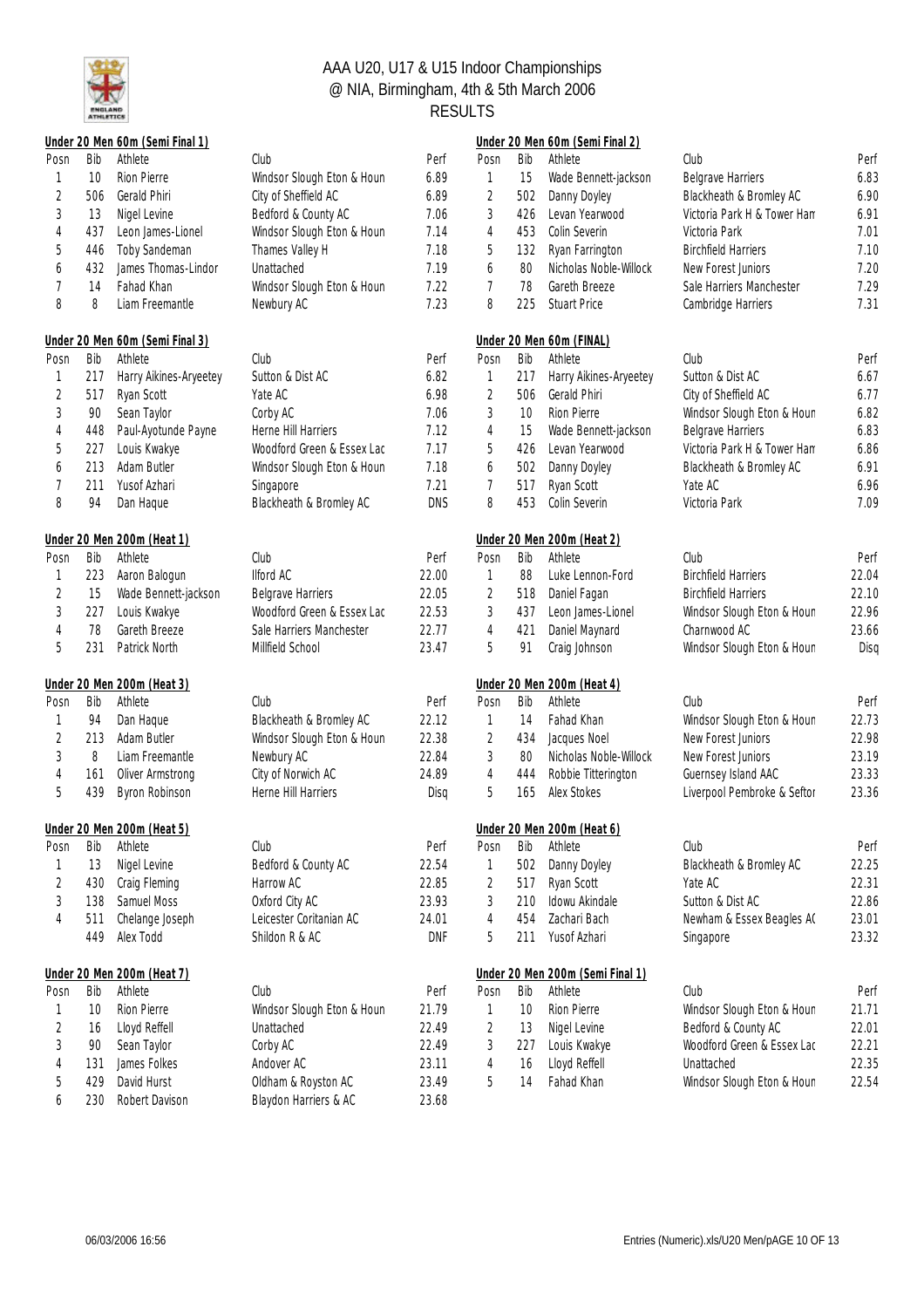

|                |      | Under 20 Men 200m (Semi Final 2) |                             |            |                |      | Under 20 Men 200m (Semi Final 3) |                             |            |
|----------------|------|----------------------------------|-----------------------------|------------|----------------|------|----------------------------------|-----------------------------|------------|
| Posn           | Bib  | Athlete                          | Club                        | Perf       | 1              | 94   | Dan Haque                        | Blackheath & Bromley AC     | 21.87      |
| 1              | 15   | Wade Bennett-jackson             | <b>Belgrave Harriers</b>    | 21.72      | 2              | 88   | Luke Lennon-Ford                 | <b>Birchfield Harriers</b>  | 21.95      |
| $\sqrt{2}$     | 223  | Aaron Balogun                    | Ilford AC                   | 21.87      | 3              | 517  | Ryan Scott                       | Yate AC                     | 22.18      |
| 3              | 502  | Danny Doyley                     | Blackheath & Bromley AC     | 21.89      | $\overline{4}$ | 78   | Gareth Breeze                    | Sale Harriers Manchester    | 23.17      |
| 4              | 213  | Adam Butler                      | Windsor Slough Eton & Houn  | 22.16      |                | 518  | Daniel Fagan                     | <b>Birchfield Harriers</b>  | <b>DNS</b> |
| 5              | 90   | Sean Taylor                      | Corby AC                    | 22.90      |                |      |                                  |                             |            |
|                |      | Under 20 Men 200m (FINAL)        |                             |            |                |      |                                  |                             |            |
| Posn           | Bib  | Athlete                          | Club                        | Perf       |                |      |                                  |                             |            |
| 1              | 10   | <b>Rion Pierre</b>               | Windsor Slough Eton & Houn  | 21.23      |                |      |                                  |                             |            |
| 2              | 15   | Wade Bennett-jackson             | <b>Belgrave Harriers</b>    | 21.53      |                |      |                                  |                             |            |
| 3              | 502  | Danny Doyley                     | Blackheath & Bromley AC     | 22.06      |                |      |                                  |                             |            |
| 4              | 94   | Dan Haque                        | Blackheath & Bromley AC     | 22.07      |                |      |                                  |                             |            |
| 5              | 223  | Aaron Balogun                    | Ilford AC                   | 22.28      |                |      |                                  |                             |            |
|                |      | Under 20 Men 400m (Heat 1)       |                             |            |                |      | Under 20 Men 400m (Heat 2)       |                             |            |
| Posn           | Bib  | Athlete                          | Club                        | Perf       | Posn           | Bib  | Athlete                          | Club                        | Perf       |
| 1              | 1103 | Iwan Pepperell                   | Cheltenham Harriers         | 50.05      | 1              | 812  | Louis Sellers                    | Winchester & District AC    | 49.24      |
| $\sqrt{2}$     | 922  | Andrew Dean-Young                | University of Birmingham    | 50.14      | $\overline{2}$ | 891  | Craig Robertson                  | Dunfermline & West Fife AC  | 50.54      |
| 3              | 218  | Alex Babb                        | Victoria Park H & Tower Ham | 51.00      | 3              |      | 1099 Laurence Dight              | Croydon H                   | 51.55      |
| 4              |      | 1155 Gary Linton                 | Herne Hill Harriers         | 53.06      | $\overline{4}$ |      | 1112 Stuart Brill                | St Albans AC                | 53.59      |
| 5              | 815  | Patrick Palmer                   | <b>Birchfield Harriers</b>  | 53.09      | 5              | 811  | James Summersby                  | Blackheath & Bromley AC     | 54.88      |
|                |      | Under 20 Men 400m (Heat 3)       |                             |            |                |      | Under 20 Men 400m (Heat 4)       |                             |            |
| Posn           | Bib  | Athlete                          | Club                        | Perf       | Posn           | Bib  | Athlete                          | Club                        | Perf       |
| 1              | 1105 | Rhys Smith                       | Halifax Harriers & AC       | 50.10      | 1              | 1107 | Luke Smallwood                   | Medway & Maidstone AC       | 49.58      |
| $\overline{2}$ | 738  | Christopher Smith                | Wirral AC                   | 50.86      | 2              | 720  | Adam Daish                       | Herts Phoenix AC            | 50.94      |
| 3              | 1093 | Aaron McCammon                   | Kent AC                     | 51.64      | 3              | 1089 | Will Steel                       | Nestle Rowntree AC          | 51.74      |
| 4              | 224  | Gary Smallman                    | Ilford AC                   | 52.66      | 4              | 449  | Alex Todd                        | Shildon R & AC              | 51.79      |
| 5              |      |                                  |                             |            | 5              | 77   | Jonathan Silman                  | Invicta East Kent AC        | 55.08      |
| 6              |      |                                  |                             |            | 6              | 736  | Daniel Hume                      | <b>Birchfield Harriers</b>  | 56.89      |
|                |      | Under 20 Men 400m (Heat 5)       |                             |            |                |      | Under 20 Men 400m (Heat 6)       |                             |            |
| Posn           | Bib  | Athlete                          | Club                        | Perf       | Posn           | Bib  | Athlete                          | Club                        | Perf       |
| 1              | 721  | <b>Bruce Tasker</b>              | Carmarthen Harriers         | 49.38      | 1              |      | 1106 Gavin Selway                | <b>Belgrave Harriers</b>    | 49.74      |
| 2              | 607  | Nick Bates                       | Basingstoke & Mid Hants AC  | 51.80      | 2              | 624  | Nat Smithies                     | Cardiff AAC                 | 49.76      |
| 3              | 422  | Daniel Barry                     | Trafford AC                 | 52.37      | 3              | 734  | Thomas Bryans                    | Rugby & Northampton AC      | 52.56      |
| 4              | 230  | Robert Davison                   | Blaydon Harriers & AC       | 52.47      | 4              |      | 854 Oliver Francis               | Cambridge & Coleridge AC    | 53.61      |
| 5              | 814  | Robert Bushrod                   | Wycombe Phoenix H           | 52.74      | 5              |      | 1090 Michael Cohen               | Shaftesbury Barnet Harriers | 53.88      |
| 6              | 601  | Kevin Sault                      | Wirral AC                   | 53.23      | 6              | 450  | Callem Forde                     | Charnwood AC                | 54.06      |
|                |      | Under 20 Men 400m (Semi Final 1) |                             |            |                |      | Under 20 Men 400m (Semi Final 2) |                             |            |
| Posn           | Bib  | Athlete                          | Club                        | Perf       | Posn           | Bib  | Athlete                          | Club                        | Perf       |
| 1              | 812  | Louis Sellers                    | Winchester & District AC    | 48.74      | 1              | 721  | <b>Bruce Tasker</b>              | Carmarthen Harriers         | 49.25      |
| 2              | 1105 | Rhys Smith                       | Halifax Harriers & AC       | 49.36      | 2              | 720  | Adam Daish                       | Herts Phoenix AC            | 49.30      |
| 3              | 624  | Nat Smithies                     | Cardiff AAC                 | 49.89      | 3              | 922  | Andrew Dean-Young                | University of Birmingham    | 51.02      |
| 4              | 607  | Nick Bates                       | Basingstoke & Mid Hants AC  | 52.31      | 4              | 1099 | Laurence Dight                   | Croydon H                   | 52.49      |
| 5              | 422  | Daniel Barry                     | Trafford AC                 | 53.46      | 5              | 1103 | Iwan Pepperell                   | Cheltenham Harriers         | <b>DNS</b> |
| 6              | 218  | Alex Babb                        | Victoria Park H & Tower Ham | <b>DNF</b> | 6              | 449  | Alex Todd                        | Shildon R & AC              | <b>DNS</b> |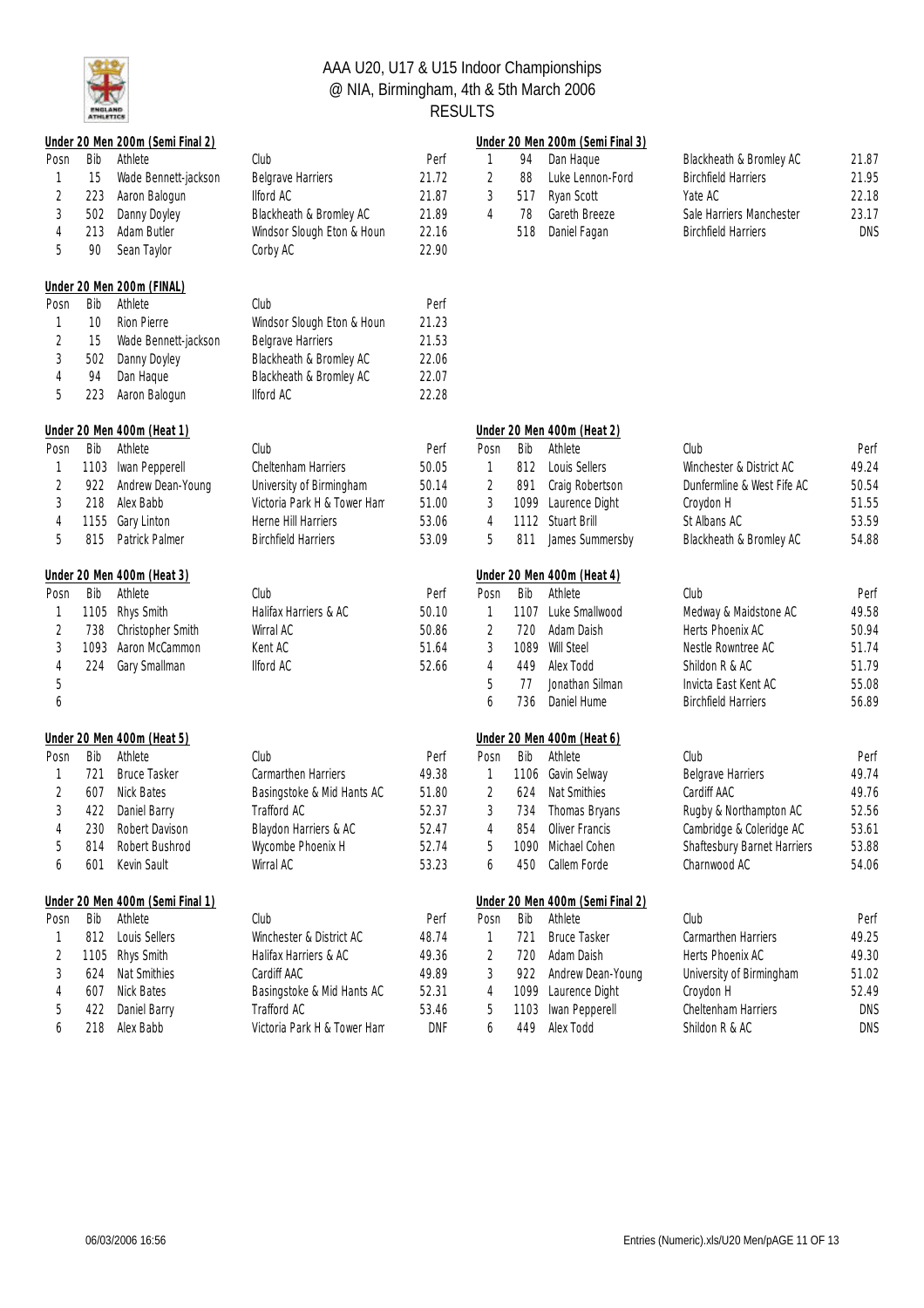

|                |             | Under 20 Men 400m (Semi Final 3) |                                     |                      |                |            | Under 20 Men 400m (FINAL)             |                                 |                      |
|----------------|-------------|----------------------------------|-------------------------------------|----------------------|----------------|------------|---------------------------------------|---------------------------------|----------------------|
| Posn           | Bib         | Athlete                          | Club                                | Perf                 | Posn           | Bib        | Athlete                               | Club                            | Perf                 |
|                | 1106        | Gavin Selway                     | <b>Belgrave Harriers</b>            | 49.21                | $\mathbf{1}$   | 721        | <b>Bruce Tasker</b>                   | Carmarthen Harriers             | 47.74                |
| $\overline{2}$ |             | 1107 Luke Smallwood              | Medway & Maidstone AC               | 49.44                | $\overline{2}$ | 812        | Louis Sellers                         | Winchester & District AC        | 48.01                |
| 3              | 891         | Craig Robertson                  | Dunfermline & West Fife AC          | 50.04                | 3              | 720        | Adam Daish                            | Herts Phoenix AC                | 48.87                |
| 4              | 738         | Christopher Smith                | Wirral AC                           | 50.26                | 4              | 1106       | Gavin Selway                          | <b>Belgrave Harriers</b>        | 49.33                |
| 5              | 1093        | Aaron McCammon                   | Kent AC                             | 53.47                | 5              | 1105       | Rhys Smith                            | Halifax Harriers & AC           | 50.36                |
| 6              |             | 1089 Will Steel                  | Nestle Rowntree AC                  | 54.16                | 6              | 1107       | Luke Smallwood                        | Medway & Maidstone AC           | 50.39                |
|                |             | Under 20 Men 800m (Heat 1)       |                                     |                      |                |            | Under 20 Men 800m (Heat 2)            |                                 |                      |
| Posn           | Bib         | Athlete                          | Club                                | Perf                 | Posn           | Bib        | Athlete                               | Club                            | Perf                 |
|                | 902         | Nicholas Moore                   | Kilbarchan AAC                      | 01:59.53             | 1              | 850        | Martyn Gibbons                        | Notts AC                        | 01:56.29             |
| 2              | 806         | James Brewer                     | <b>Cheltenham Harriers</b>          | 01:59.54             | $\overline{2}$ | 726        | Rick Ward                             | City of Norwich AC              | 01:56.35             |
| 3              | 802         | Sam Bradley                      | Milton Keynes AC                    | 01:59.64             | 3              | 910        | Ollie Blake                           | <b>Oswestry Olympians</b>       | 01:56.55             |
|                |             |                                  |                                     |                      |                |            |                                       |                                 | 01:57.40             |
| 4              | 725         | Seb Somers                       | Wessex & Bath AC                    | 02:00.84             | 4              | 898        | Christopher Brown                     | Mansfield H                     |                      |
| 5              | 735         | Mark Fallaize                    | Vale of Aylesbury AC                | 02:01.13             | 5              | 852        | Robert Holbrow                        | Bristol & West AC               | 01:59.01             |
| 6<br>7         | 1088        | Michael Smith                    | Hyndburn AC                         | 02:02.48             | 6              | 897        | Paul Bradshaw                         | Blackburn Harriers & AC         | 01:59.82             |
|                |             |                                  |                                     |                      |                |            |                                       |                                 |                      |
|                |             | Under 20 Men 800m (Heat 3)       |                                     |                      |                |            | Under 20 Men 800m (Heat 4)            |                                 |                      |
| Posn           | Bib         | Athlete                          | Club                                | Perf                 | Posn           | Bib        | Athlete                               | Club                            | Perf                 |
|                | 813         | Ed Aston                         | Cambridge & Coleridge AC            | 01:58.55             | 1              | 914        | Dean Goodman                          | Harrow AC                       | 01:58.12             |
| 2              | 916         | Alastair Smith                   | Nestle Rowntree AC                  | 01:58.65             | 2              |            | 1082 Rob Banjac                       | Rochdale Harriers & AC          | 01:58.47             |
| 3              | 1096        | Andrew Gibson                    | Kilbarchan AAC                      | 01:59.19             | 3              | 1097       | Rory Campbell                         | Highgate Harriers AC            | 01:58.77             |
| 4              | 913         | Anthony Bird                     | Solihull & Small Heath AC           | 01:59.62             | 4              | 1091       | Richard Larsen                        | Bracknell AC                    | 01:59.40             |
| 5              | 1154        | James Williams                   | Bedford & County AC                 | 02:02.42             | 5              | 741        | Alistair Smith                        | Coventry Godiva H               | 01:59.72             |
| 6              | 1111        | Alexander Ambridge               | City of Norwich AC                  | 02:15.23             | 6              |            | 1086 Saul Paine                       | Victoria Park H & Tower Ham     | 01:59.91             |
|                |             | Under 20 Men 800m (Heat 5)       |                                     |                      |                |            | Under 20 Men 800m (Semi Final 1)      |                                 |                      |
| Posn           | Bib         | Athlete                          | Club                                | Perf                 | Posn           | Bib        | Athlete                               | Club                            | Perf                 |
|                | 1177        | Joe Thomas                       | Cardiff AAC                         | 01:58.30             | 1              | 726        | Rick Ward                             | City of Norwich AC              | 01:57.15             |
| $\overline{c}$ | 911         | James Griffiths                  | Vale Royal AC                       | 01:58.38             | $\sqrt{2}$     | 850        | Martyn Gibbons                        | Notts AC                        | 01:57.15             |
| 3              | 907         | Sam Walsh                        | Swansea H                           | 01:58.58             | 3              | 1097       | Rory Campbell                         | Highgate Harriers AC            | 01:59.37             |
| 4              | 809         | James Phillips                   | Ashford AC                          | 01:59.26             | 4              | 809        | James Phillips                        | Ashford AC                      | 02:02.99             |
| 5              | 899         | Ben Craddock                     | Leeds City AC                       | 01:59.59             | 5              | 911        | James Griffiths                       | Vale Royal AC                   | 02:06.44             |
| 6              | 602         | Steven Smith                     | Herts Phoenix AC                    | 02:07.75             | 6              | 907        | Sam Walsh                             | Swansea H                       | 02:07.92             |
|                |             | Under 20 Men 800m (Semi Final 2) |                                     |                      |                |            | Under 20 Men 800m (Semi Final 3)      |                                 |                      |
|                |             | Posn Bib Athlete                 | Club                                | Perf                 | Posn           |            | Bib Athlete                           | Club                            | Perf                 |
|                | 914         | Dean Goodman                     | Harrow AC                           | 01:54.31             | 1              | 813        | Ed Aston                              | Cambridge & Coleridge AC        | 01:55.25             |
| 2              | 902         | Nicholas Moore                   | Kilbarchan AAC                      | 01:54.73             | 2              | 806        | James Brewer                          | Cheltenham Harriers             | 01:55.38             |
| 3              | 1082        | Rob Banjac                       | Rochdale Harriers & AC              | 01:55.95             | 3              | 1177       | Joe Thomas                            | Cardiff AAC                     | 01:58.29             |
|                | 910         | Ollie Blake                      |                                     | 01:56.01             |                | 916        | Alastair Smith                        | Nestle Rowntree AC              | 01:58.84             |
| 4              |             |                                  | <b>Oswestry Olympians</b>           |                      | 4              |            |                                       |                                 |                      |
| 5<br>6         | 1096<br>852 | Andrew Gibson<br>Robert Holbrow  | Kilbarchan AAC<br>Bristol & West AC | 02:02.70<br>02:03.73 | 5<br>6         | 898<br>802 | Christopher Brown<br>Sam Bradley      | Mansfield H<br>Milton Keynes AC | 02:00.67<br>02:01.60 |
|                |             | Under 20 Men 800m (FINAL)        |                                     |                      |                |            |                                       |                                 |                      |
| Posn           | Bib         | Athlete                          | Club                                | Perf                 | Posn           | Bib        | Under 20 Men 1500m (FINAL)<br>Athlete | Club                            | Perf                 |
|                | 806         | James Brewer                     | <b>Cheltenham Harriers</b>          | 01:51.68             | 1              | 615        | James Mills                           | Wrexham AC                      | 03:57.58             |
|                |             | Ed Aston                         |                                     |                      |                |            |                                       |                                 |                      |
| $\overline{c}$ | 813         |                                  | Cambridge & Coleridge AC            | 01:51.97             | $\sqrt{2}$     | 856        | Tom Marley                            | <b>Exeter Harriers</b>          | 03:59.15             |
| 3              | 726         | <b>Rick Ward</b>                 | City of Norwich AC                  | 01:54.51             | 3              | 1161       | Laurence Cox                          | Aldershot Farnham & Dist AC     | 03:59.83             |
| 4              | 1082        | Rob Banjac                       | Rochdale Harriers & AC              | 01:54.61             | 4              | 603        | Mike Tallis                           | <b>IIF Group</b>                | 04:04.29             |
| 5              | 914         | Dean Goodman                     | Harrow AC                           | 01:54.70             | 5              | 847        | Rob Hodges                            | Kingston Upon Hull AC           | 04:04.97             |
| 6              | 902         | Nicholas Moore                   | Kilbarchan AAC                      | 01:56.06             | 6              | 619        | Michael Hobson                        | Bexley AC                       | 04:11.85             |
|                |             |                                  |                                     |                      | 7              | 920        | Jake Harman                           | Leeds City AC                   | 04:16.56             |
|                |             |                                  |                                     |                      | 8              | 810        | Josh Fairclough                       | Ashford AC                      | 04:24.00             |
|                |             |                                  |                                     |                      | 9              | 1087       | Tariq Aslam                           | Herne Hill Harriers             | 04:25.43             |